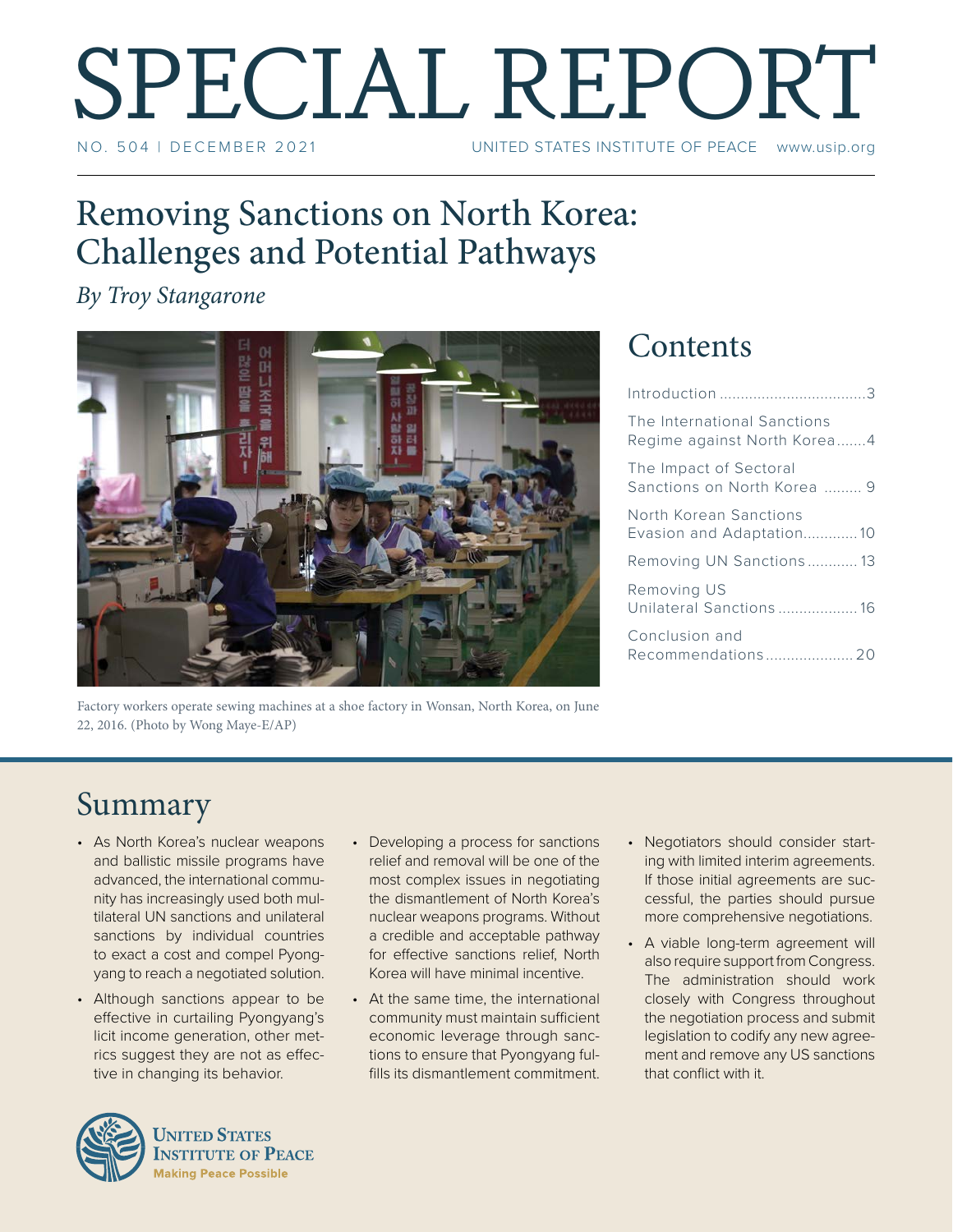# SPECIAL REPORT

NO. 504 | DECEMBER 2021



### **ABOUT THE REPORT**

This report examines various pathways and challenges related to providing multilateral sanctions relief to North Korea as part of an agreement to dismantle its weapons of mass destruction programs, and the requirements for suspending and removing US unilateral sanctions. The report was commissioned by the North Korea program at the United States Institute of Peace.

### **ABOUT THE AUTHOR**

Troy Stangarone is senior director and fellow at the Korea Economic Institute (KEI) in Washington, DC, where he oversees KEI's trade- and economics-related initiatives. He is a regular columnist for the *Korea Times* and a contributing author to *The Diplomat*, and writes frequently on US-Korea relations, South Korean trade and foreign policy, and North Korea. Prior to his work at KEI, he worked for US Senator Robert Torricelli on foreign affairs and trade issues.

The views expressed in this report are those of the author alone. They do not necessarily reflect the views of the United States Institute of Peace. An online edition of this and related reports can be found on our website (www.usip.org), together with additional information on the subject.

© 2021 by the United States Institute of Peace

**United States Institute of Peace** 2301 Constitution Avenue NW Washington, DC 20037

Phone: (202) 457-1700 Fax: (202) 429-6063 E-mail: usip\_requests@usip.org Web: www.USIP.org

Special Report No. 504. First published 2021.

ISBN: 978-1-60127-881-4

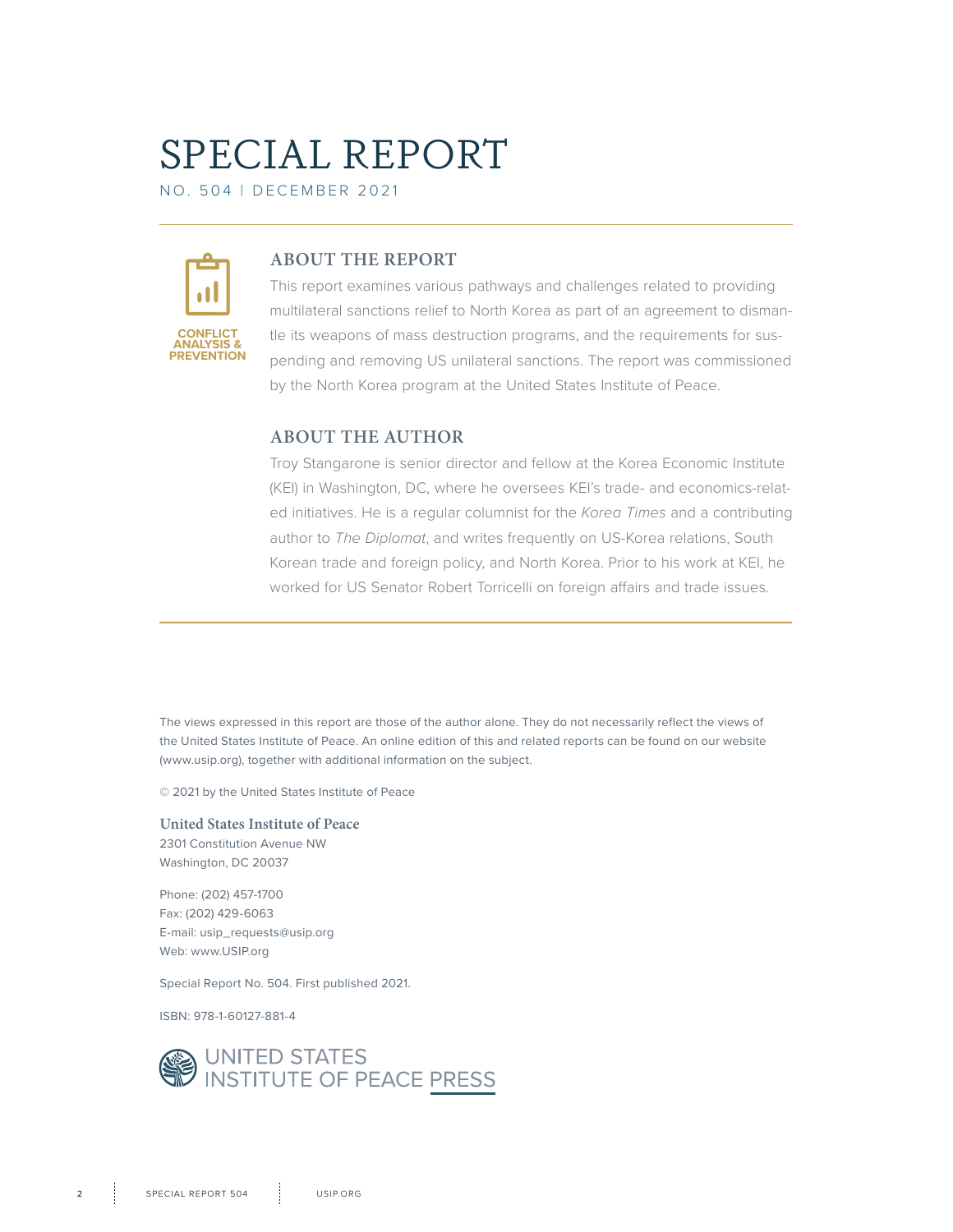<span id="page-2-0"></span>

A man watches South Korean President Moon Jae-in's January 14, 2020 press conference at a store in Seoul. Moon said he could push for exemptions of UN sanctions on North Korea as a way to promote an expansion of inter-Korean ties. (Photo by Ahn Young-joon/AP)

# Introduction

Sanctions have been a key part of US and international policy toward North Korea since the Korean War. Shortly after the North Korean invasion of South Korea on June 25, 1950, the United States implemented a total embargo on exports to North Korea under the Export Control Act of 1949.<sup>1</sup> In more recent decades, as North Korea pursued nuclear weapons and ballistic missile programs while engaging in terrorism, cybercrimes, and other illicit activities, the UN Security Council expanded sanctions at the international level, and individual nations did so unilaterally at the national level.

The UN Security Council initially required UN member states to impose sanctions against North Korea after Pyongyang conducted its first nuclear test in October 2006. The UN sanctions regime has subsequently grown in step with additional North Korean nuclear tests and has expanded to address North Korea's development of ballistic missiles and chemical and biological weapons. Sanctions imposed unilaterally by the United States, South Korea, Japan, the EU, and other countries have also accompanied UN multilateral sanctions.

Developing a process for sanctions relief and removal will be one of the most complex aspects of negotiating the dismantlement of North Korea's nuclear weapons and ballistic missile programs. Without a pathway for receiving effective sanctions relief, North Korea will have minimal incentive to give up its nuclear weapons. As part of that process, negotiators will need to disentangle the sanctions targeting North Korea's weapons programs from those that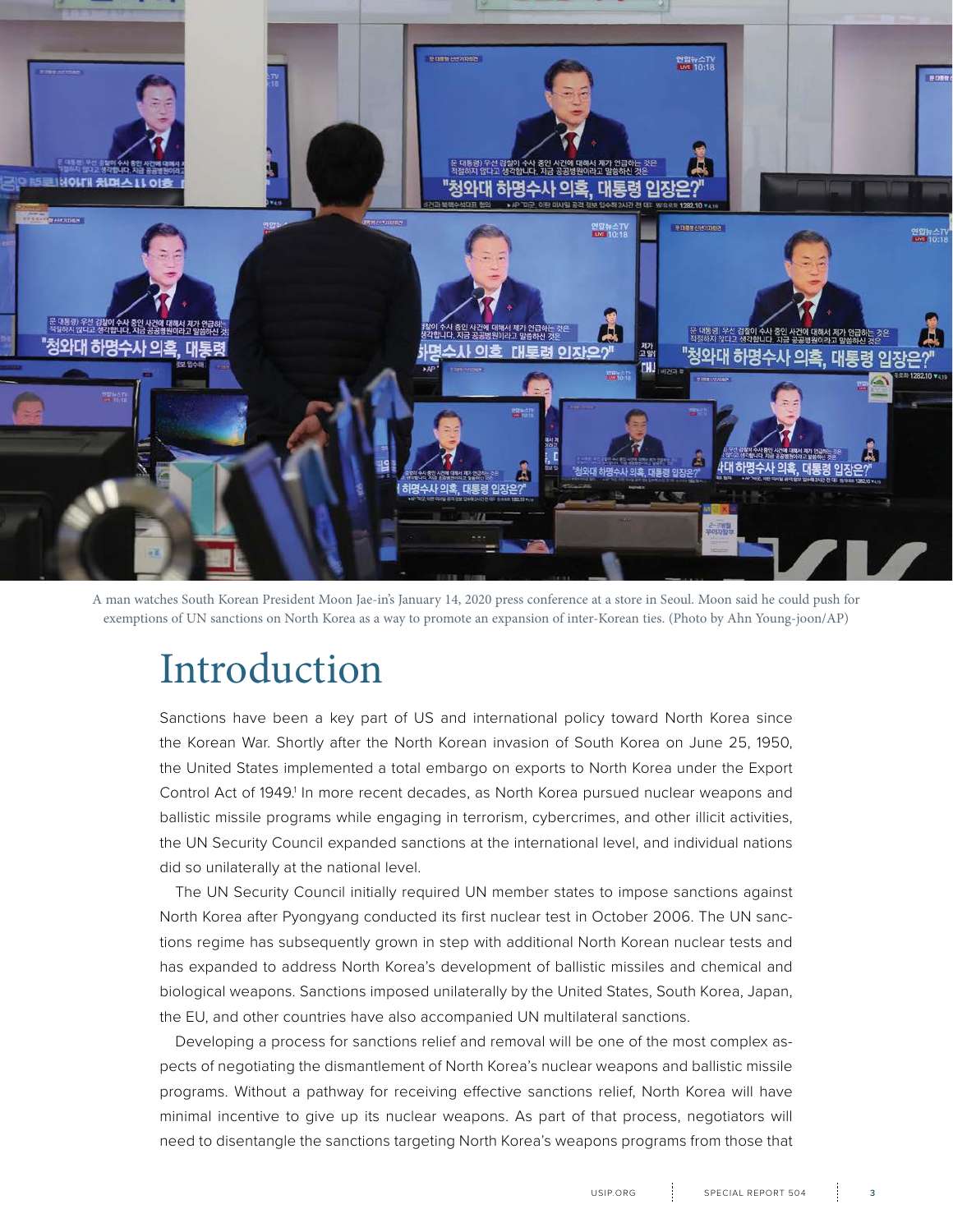<span id="page-3-0"></span>address North Korea's human rights violations and various illicit economic activities. At the same time, sufficient economic leverage through sanctions needs to be maintained to ensure that Pyongyang fulfills any dismantlement commitment it makes.

Sanctions relief alone, however, is unlikely to ensure a lasting agreement. Any agreement will need to include additional confidence-building elements, such as security assurances. It will also need to address the future status of relations between the parties to the Korean War and facilitate inter-Korean cooperation and reconciliation aimed at long-term peace and stability on the Korean Peninsula.

This report describes the international sanctions regime against North Korea, including both multilateral UN sanctions and unilateral US sanctions, their impact on North Korea's income generation and nuclear weapons programs, and potential pathways and challenges related to sanctions relief and removal. It concludes with a discussion of several principles for guiding the sanctions removal process that advance US goals and increase the likelihood of a successful and sustainable agreement.

# The International Sanctions Regime against North Korea

The United States and the United Nations have increasingly used sanctions as tools of law enforcement and statecraft in recent decades. During the Cold War, the UN Security Council established only four sanctions regimes.<sup>2</sup> Since the end of the Cold War, however, twenty-six additional regimes have been created, including the UN sanctions regime against North Korea. In addition, the United States has increasingly invoked unilateral sanctions in its efforts to exact a cost for North Korea's nuclear weapons and ballistic missile development and to compel Pyongyang to reach a negotiated solution.

The international community and individual states have turned to sanctions for several reasons. Sanctions can provide a proportional response to international concerns about illicit behavior, especially when the use of military force is either undesirable or disproportional. They can reinforce existing international norms that are being violated, coerce or cajole states back into compliance, and deter other states from supporting illicit behavior or engaging in similar illicit activities. Sanctions also signal resolve to states considering bad behavior, the larger international community, and important domestic constituencies.<sup>3</sup> Additionally, they can be applied surgically to deny states violating international norms access to key inputs and technologies.

As the pace of North Korea's nuclear weapon and missile testing accelerated under Kim Jong Un, the frequency and intensity of multilateral and unilateral sanctions against it have grown as well. Despite reservations by China, Russia, and other countries, sanctions in general have become the coercive tool of choice in addressing North Korea's nuclear ambitions because of the risks and political obstacles related to the use of force. The most significant set of sanctions against North Korea is the international sanctions adopted by the UN Security Council, which all UN member states are obliged to enforce. The international community has utilized sanctions as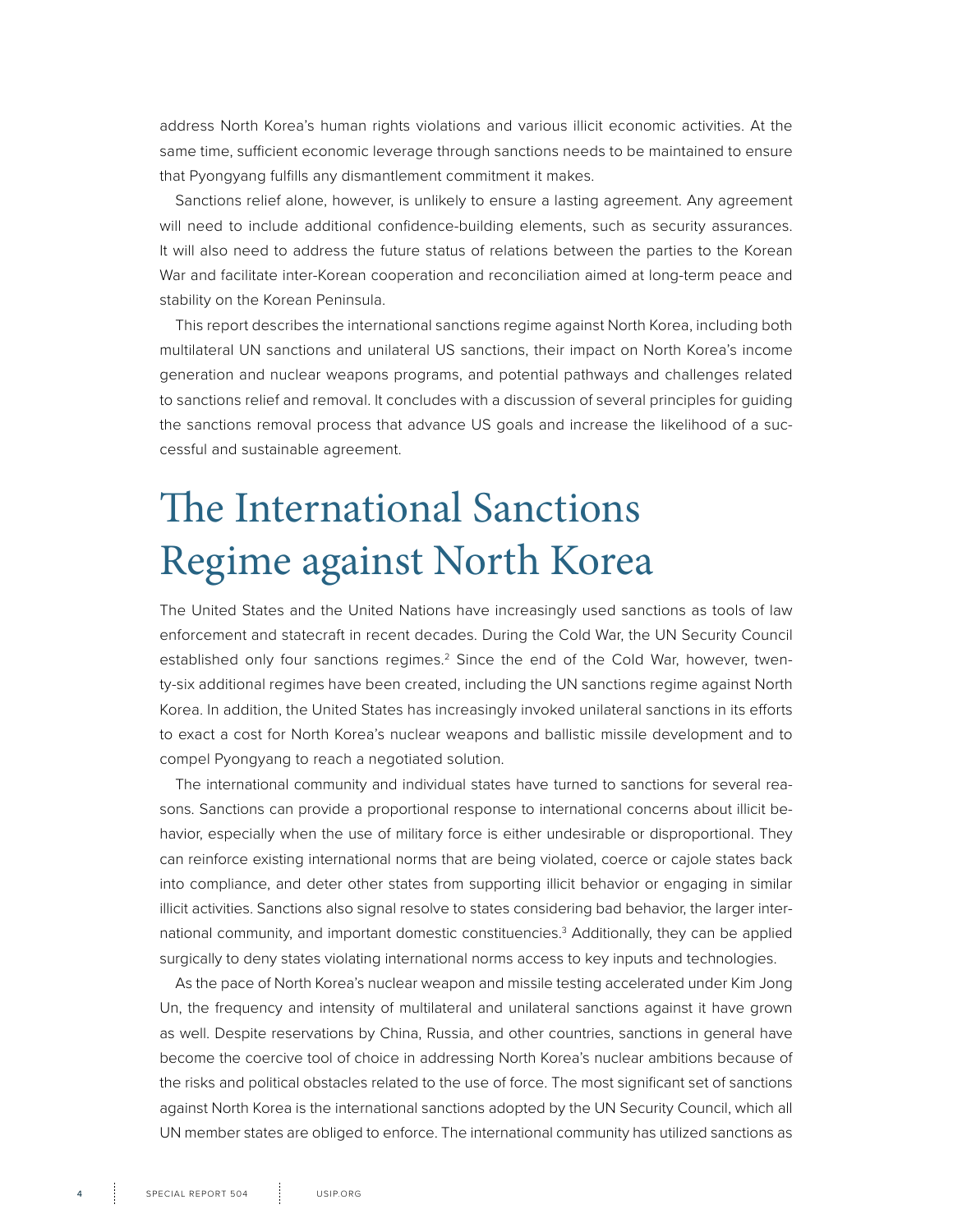Workers load boxes onto a Chinese transport truck at a seafood factory in Rajin, North Korea, inside the Rason Special Economic Zone, on November 8, 2013. (Photo by David Guttenfelder/AP)

part of a broader effort to deter Pyongyang's weapons development, block access to cash and critical technologies necessary for its weapons programs, curtail other prohibited activities, provide negotiating leverage, and coerce North Korea into fulfilling its international obligations.



#### **UN SANCTIONS**

In response to Pyongyang's first

nuclear test, in October 2006, the UN Security Council adopted Security Council Resolution (UNSCR) 1718, which set the foundation for future North Korea–related resolutions. It condemned North Korea's nuclear and ballistic missile tests, demanded North Korea's return to the Nuclear Non-Proliferation Treaty, and established the 1718 Security Council Sanctions Committee. The resolution also set the standard for Pyongyang's abandonment of nuclear weapons as "complete, verifiable and irreversible." Importantly, UNSCR 1718 required UN member states to cease exporting to North Korea heavy arms or items that could help in the development of Pyongyang's weapons programs.

While North Korea's nuclear tests have been the focus of successive Security Council resolutions (e.g., UNSCRs 1874, 2094, 2270, 2321, and 2375), the UN has targeted other major aspects of North Korea's weapons of mass destruction (WMD) program. The Security Council, under UNSCR 1695, banned UN member states from transferring missiles and missile-related material to and from North Korea. The council addressed this issue again in UNSCRs 2087, 2371, and 2397 in response to additional North Korean ballistic missile tests. In 2016, UNSCR 2270 called on North Korea to fulfill its obligations under the Biological Weapons Convention, join the Chemical Weapons Convention, and comply with the provisions of both.

The increasing intensity of North Korea's weapons testing since 2013 has led to a robust set of UN sanctions. Financial sanctions require the closure of North Korean correspondent accounts in international banks, prohibit financial services and bulk cash transfers, and require halting investments and joint ventures. A broad set of sectoral sanctions bans more than 90 percent of North Korea's licit exports, which the regime has used to earn hard currency, including exports of coal, iron, iron ore, gold, textiles, seafood, wood, statuary, and labor.4 All North Korean overseas laborers were required to return to North Korea by the end of 2019. Also, North Korean imports of refined and crude petroleum products, other than for humanitarian purposes or basic livelihood, were capped.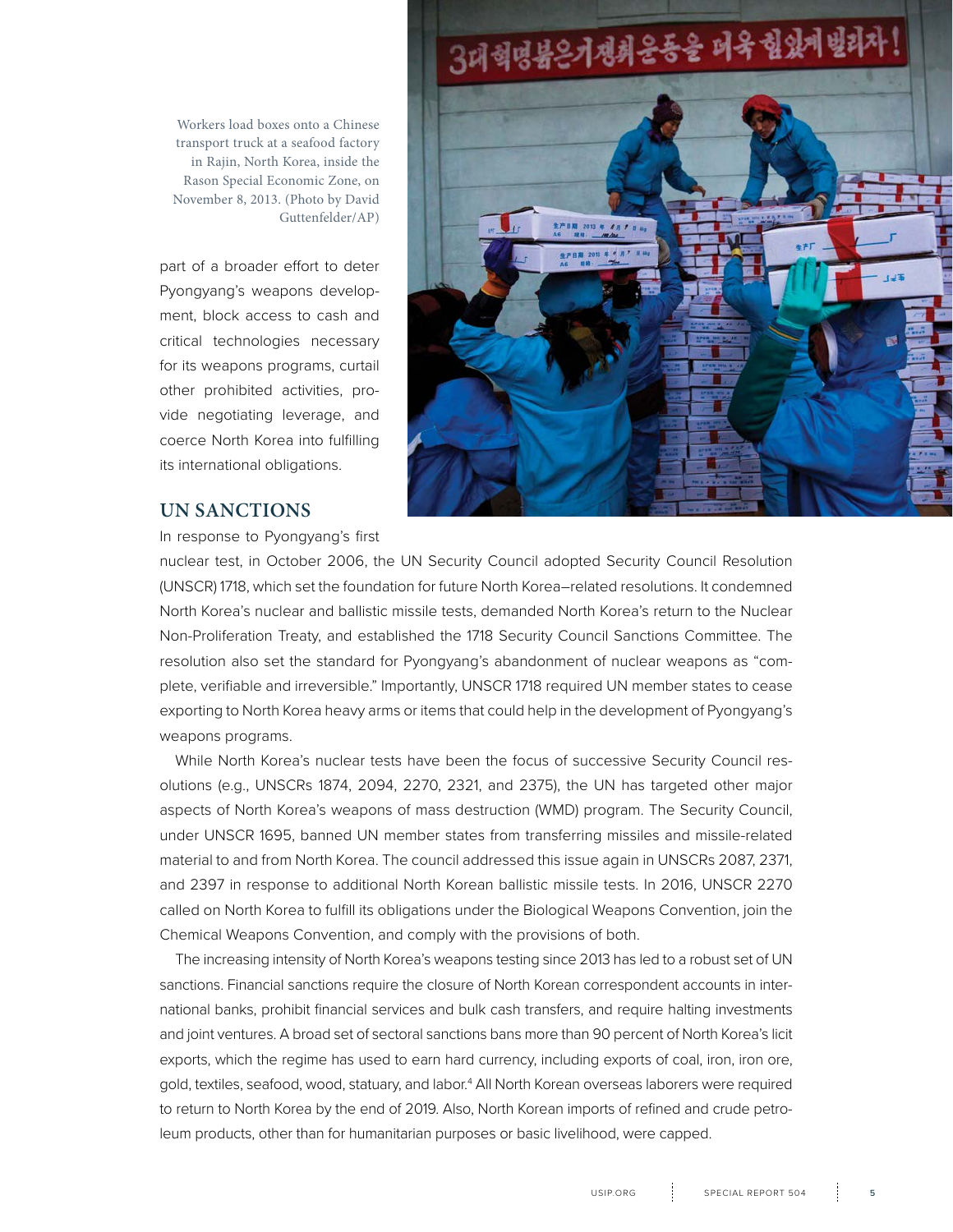## Key provisions in major UN Security Council resolutions

**UNSCR 1718 (2006).** Imposed an embargo on certain conventional arms; prohibited the sale of certain equipment and technology that could support North Korea's nuclear weapons and ballistic missile programs; imposed a travel ban and asset freeze on individuals involved in North Korea's nuclear program; established a sanctions committee ("the 1718 Committee").

**UNSCR 1874 (2009).** Expanded the arms embargo; prohibited states from providing financial or other services that could support North Korea's weapons programs; established the Panel of Experts.

**UNSCR 2087 (2013).** Expanded the rights of UN member states to seize and destroy material suspected to be related to North Korea's weapons programs; designated additional individuals and entities related to sanctions evasion.

**UNSCR 2094 (2013).** Obliged UN member states to prevent the provision of financial services that could support North Korea's nuclear weapons and ballistic missile programs; prohibited public financial support for trade with North Korea; expanded the list of prohibited luxury goods.

**UNSCR 2270 (2016).** Extended the arms export ban to include all arms and related materials, including those for maintenance and training; decided that North Korean diplomats or nationals could be expelled for supporting sanctioned entities or individuals; called on UN member states to inspect cargo transiting to or from North Korea; called on North Korea to abandon its chemical and biological weapons; required states to close North Korean bank branches in their territory; prohibited North Korean exports of coal, iron, and iron ore.

**UNSCR 2321 (2016).** Adjusted the ban on North Korean exports of coal to cap coal exports at not more than 7.5 million metric tons or not to exceed \$400,870,018, whichever is lower; added copper, nickel, zinc, silver, and statuary to the list of North Korea's prohibited exports; prohibited the insuring or reinsuring of North Korean vessels; required states to prohibit providing aviation fuel beyond what is needed to return to North Korea; required the suspension of scientific and technical cooperation with North Korea; strengthened financial sanctions.

**UNSCR 2371 (2017).** Introduced a full ban on North Korean exports of coal, iron, and iron ore, while adding seafood to the list of prohibited exports; prohibited new joint ventures with North Korean individuals or entities; called on UN member states not to provide additional work authorizations for North Korean laborers beyond what each jurisdiction allowed.

**UNSCR 2375 (2017).** Banned the export of North Korean textiles; prohibited the export of condensates and liquid natural gases to North Korea; placed an initial cap on exports of refined and crude petroleum to North Korea; banned work authorizations for North Koreans who did not already have work contracts.

**UNSCR 2397 (2017).** Lowered the caps on exports of refined and crude petroleum products to North Korea; expanded the ban on North Korean exports to include machinery, electrical equipment, food and agricultural products, wood, earth and stone, and vessels; prohibited the export of transportation vehicles, steel, and metals, with an exception for spare parts for civilian aircraft, and industrial machinery; required all overseas North Korean laborers to return home by December 2019; required UN member states to seize, inspect, and freeze any ships in their ports or territorial waters suspected of engaging in illicit exports of petroleum or coal by North Korea.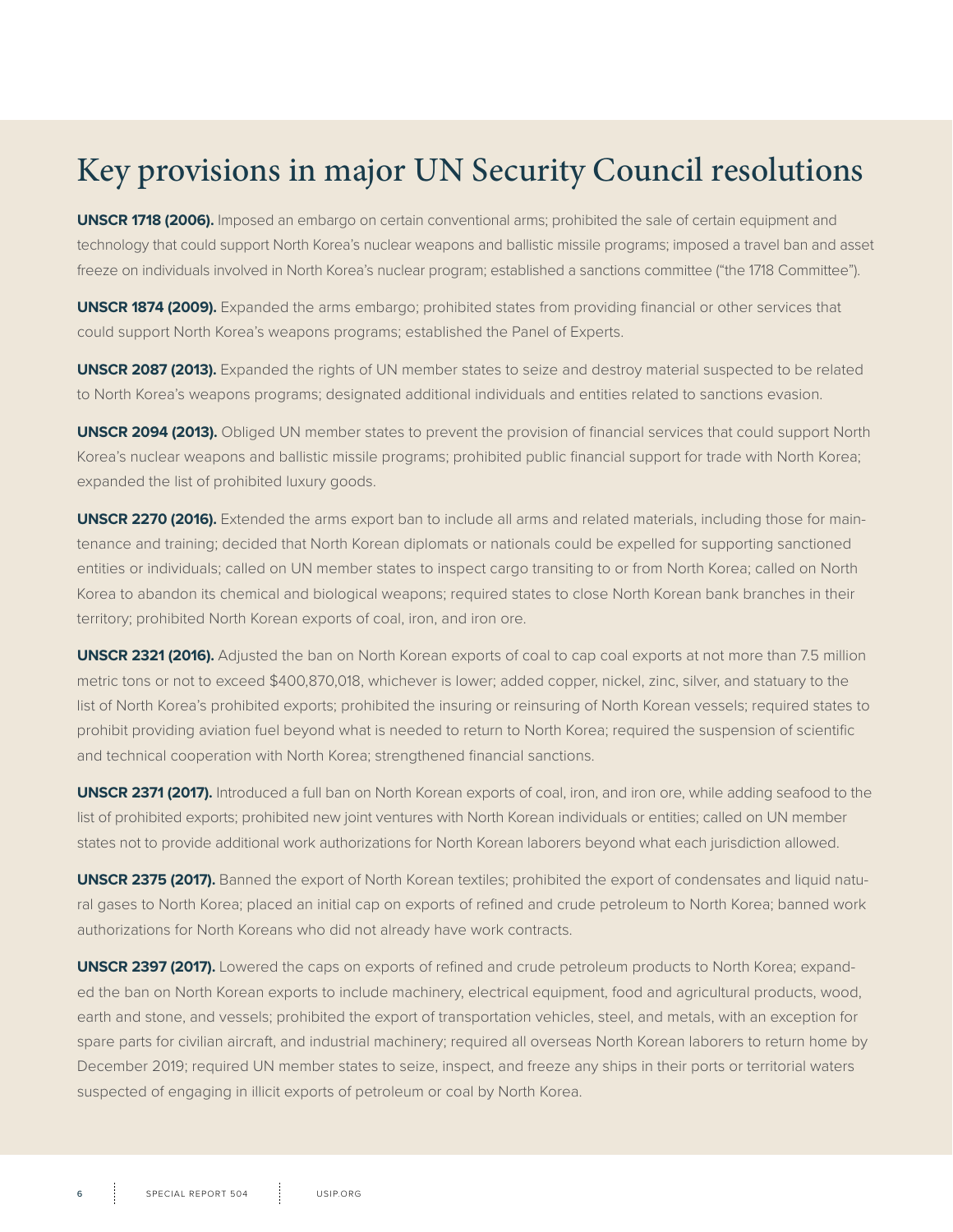To facilitate these sanctions, the UN has established a series of transportation and shipping restrictions. These include requirements for states to inspect and impound vessels in port and authorization to inspect and impound those vessels in their territorial waters that are believed to be in violation of UN sanctions. In addition, UN member states are prohibited from registering or providing crews to North Korean–flagged vessels suspected of sanctions evasion and from providing landing rights or overflight rights to North Korean aircraft. Ship-to-ship transfers are also banned.

#### **US UNILATERAL SANCTIONS**

Another component of the global sanctions regime against North Korea is the series of unilateral sanctions adopted by individual countries and supranational organizations such as the United States, South Korea, Japan, the UK, Canada, Australia, and the EU. These sanctions are primarily related to North Korea's WMD programs, though some relate to issues beyond weapons development.5 US sanctions are highlighted owing to their extensive nature and the importance of the US dollar and the US financial system to the international economic system.

US sanctions against North Korea date back to the Korean War, when President Harry Truman declared a national emergency related to North Korea under the Trading with the Enemy Act. This declaration, along with other actions, have largely limited trade with North Korea to food, medicine, and other humanitarian relief goods. In 1951, for example, the Trade Agreement Extension Act suspended the Normal Trade Relations designation (previously known as Most Favored Nation trade status) with North Korea because of its Communist government. Under the Trade Act of 1974, North Korea's status as a nonmarket economy and its failure to allow emigration also made it ineligible for preferential trade treatment and US government credit or investment guarantees. As a result, even if other sanctions on trade were lifted, North Korea would still face the highest level of US tariffs unless it undertook significant economic and political reforms.

North Korea later encountered additional US sanctions as a result of its sponsorship of terrorism, weapons proliferation, the use of chemical or biological weapons, human rights violations, counterfeiting, money laundering, cyberattacks, and other illicit activities. In response to North Korea's increased pace of weapons testing and the detention of US citizens, Congress in recent years strengthened sanctions through the Iran, North Korea, and Syria Nonproliferation Act, the North Korea Sanctions and Policy Enforcement Act of 2016 (NKSPEA), the Korean Interdiction and Modernization of Sanctions Act (KIMS) (included as title III of the Countering America's Adversaries Through Sanctions Act of 2017 [CAATSA]), and the Otto Warmbier North Korea Nuclear Sanctions and Enforcement Act of 2019 (included in the National Defense Authorization Act for the fiscal year 2020).<sup>6</sup> The US Treasury Department also designated North Korea a primary money laundering concern under section 311 of the USA PATRIOT Act, effectively cutting North Korea off from the US banking system.<sup>7</sup> Together, these sanctions and designations prohibited persons and entities under US jurisdiction from engaging in most financial transactions, including investment, with North Korea and took steps to address Pyongyang's other illicit activities.

US sanctions restrict economic activity with North Korea even further. The NKSPEA prohibits the importation of goods made with North Korean prison labor, as does section 307 of the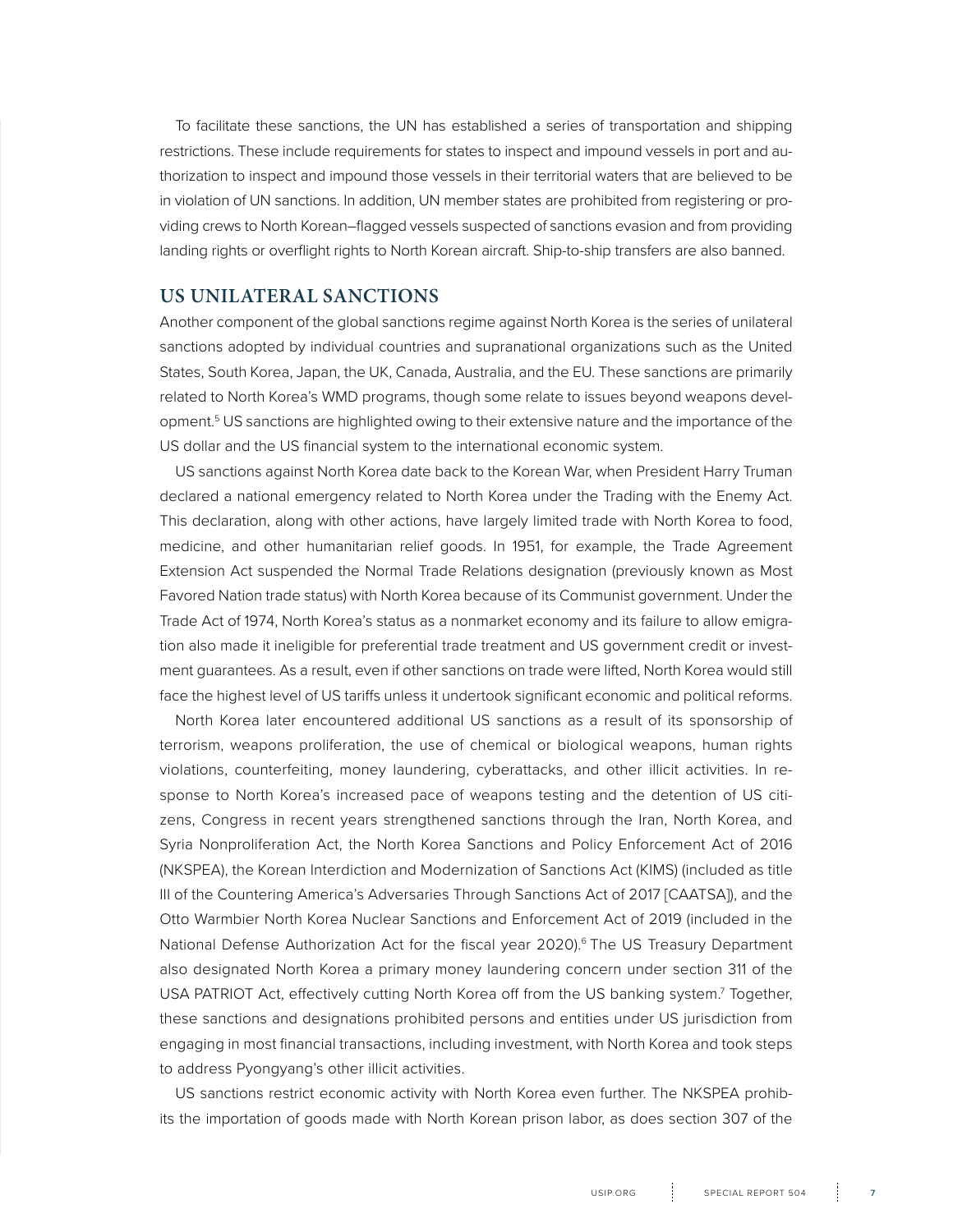## Key provisions in recent US sanctions legislation

#### **North Korea Sanctions and Policy Enhancement Act of 2016 (NKSPEA)**

Requires the president to designate, for the purpose of applying sanctions, individuals or entities that knowingly engage in trade of goods, services, or technology related to North Korea's weapons of mass destruction programs, engage in trade in luxury goods, engage in North Korea's mineral trade, engage in money laundering and other financial crimes that support North Korea, engage in activities that undermine cybersecurity, or engage in activities that enable North Korean human rights abuses; provides the president with discretion to designate individuals or entities that engage in activities that support individuals or entities designated by the UN Security Council resolutions; requires the president to withhold funds from governments that provide lethal military equipment to North Korea; outlines steps for suspending or removing certain sanctions.

#### **Korean Interdiction and Modernization of Sanctions Act (2017)**

Amends the NKSPEA to require the president to designate, for the purpose of applying sanctions, additional individuals and entities for engaging in trade in a wider range of North Korean minerals, supplying fuel or other materials that aid UNsanctioned vessels or aircraft, insuring or registering a North Korean government–controlled vessel not approved by the UN, or maintaining a correspondent account with a North Korean financial institution not approved by the UN; provides additional discretionary authority to sanction individuals or entities related to a wide range of economic activities; strengthens financial sanctions, sanctions on North Korean shipping, and sanctions against North Korea's use of forced labor.

#### **Otto Warmbier North Korea Nuclear Sanctions and Enforcement Act of 2019**

Strengthens financial sanctions against North Korea; requires sanctions on banks that facilitate trade sanctioned by the UN or the United States; amends the Bretton Woods Agreement Act to prohibit support for financial aid to North Korea in international financial institutions.

> Tariff Act of 1930, and authorizes assets to be blocked and certain transactions to be prohibited for human rights violations. The NKSPEA and presidential Executive Order 13757 of December 2016 also authorize the blocking of assets and prohibit certain transactions for cybercrimes. In combination with the Otto Warmbier Act, the NKSPEA significantly expands the ability of the United States to impose secondary financial sanctions on entities engaged in transactions with designated individuals or entities. Furthermore, the United States is obligated to vote against loans for North Korea in international financial institutions and prohibited from providing aid to North Korea beyond humanitarian assistance.<sup>8</sup>

> While the public focus is often on how to unravel UN multilateral sanctions against North Korea, the reach and complexity of US unilateral sanctions suggest that negotiators and policymakers also need to consider the role of unilateral sanctions in a sanctions relief package.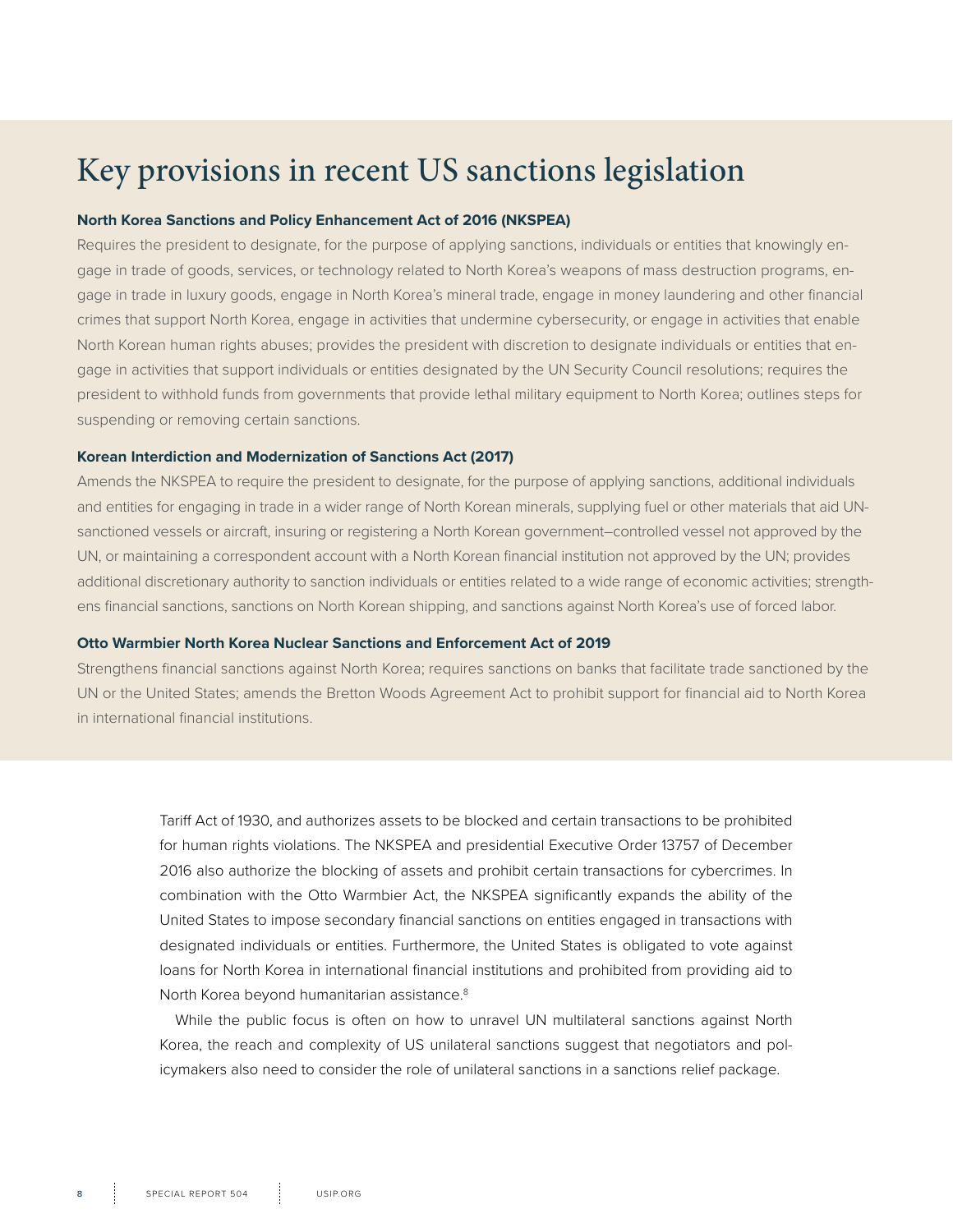# <span id="page-8-0"></span>The Impact of Sectoral Sanctions on North Korea

UN sanctions on most of North Korea's exports appear to be curtailing Pyongyang's licit income generation.<sup>9</sup> The Bank of Korea estimates that after UN sanctions targeting North Korea's most significant commercial exports went into effect, starting with UNSCR 2270 in March 2016, the North Korean economy declined by 3.5 percent in 2017 and 4.1 percent in 2018. The decline in North Korea's GDP was attributed to a steep reduction in North Korea's trade.<sup>10</sup> In 2018, overall North Korean exports, primarily to the country's most significant trading partner, China, declined 90 percent.<sup>11</sup> According to Chinese trade data, North Korean exports to China fell from \$1.7 billion in 2017 to only \$215 million in 2019. The decline in imports from China, however, was less severe, falling from \$3.3 billion in 2017 to \$2.8 billion in 2019.12

More informal metrics also suggest that sanctions are having an impact on North Korea's economy and that the regime has an interest in seeing sanctions removed. The February 2019 US–North Korea summit in Hanoi failed to reach an agreement, in part because of Kim Jong Un's insistence that the major economic sanctions imposed since 2016 be removed in return for the dismantlement of the Yongbyon nuclear facility.<sup>13</sup> More recently, Kim convened a rare Workers' Party congress in January 2021 to address economic failings that the Central Committee of the Workers' Party said stemmed from "severe internal and external situations and unexpected manifold challenges."14

Other indicators, however, suggest that the economic effect of sanctions may not be as robust as expected. For example, domestic prices for commodities such as rice, corn, and petroleum have been relatively stable since the imposition of major sanctions.<sup>15</sup> The reported market exchange rate between the US dollar and the North Korean won has also been relatively stable.<sup>16</sup>

The effects of COVID-19 on North Korea's economy raise additional questions about the impact of sanctions. While the imposition of sanctions did not result in an increase in commodity prices, Pyongyang's decision in January 2020 to largely shut its borders to limit the spread of the virus resulted in initial price increases for rice and other commodities, suggesting that traders were more concerned about losing access to goods as a result of virus containment efforts than they were about sanctions-related loss of access.<sup>17</sup> The impact on trade from the border closure was significant. According to data from China's General Administration of Customs, North Korean exports to China declined to \$48 million in 2020 from \$215.2 million in 2019. Similarly, North Korea's imports from China declined to \$491 million in 2020 from \$2.6 billion in 2019.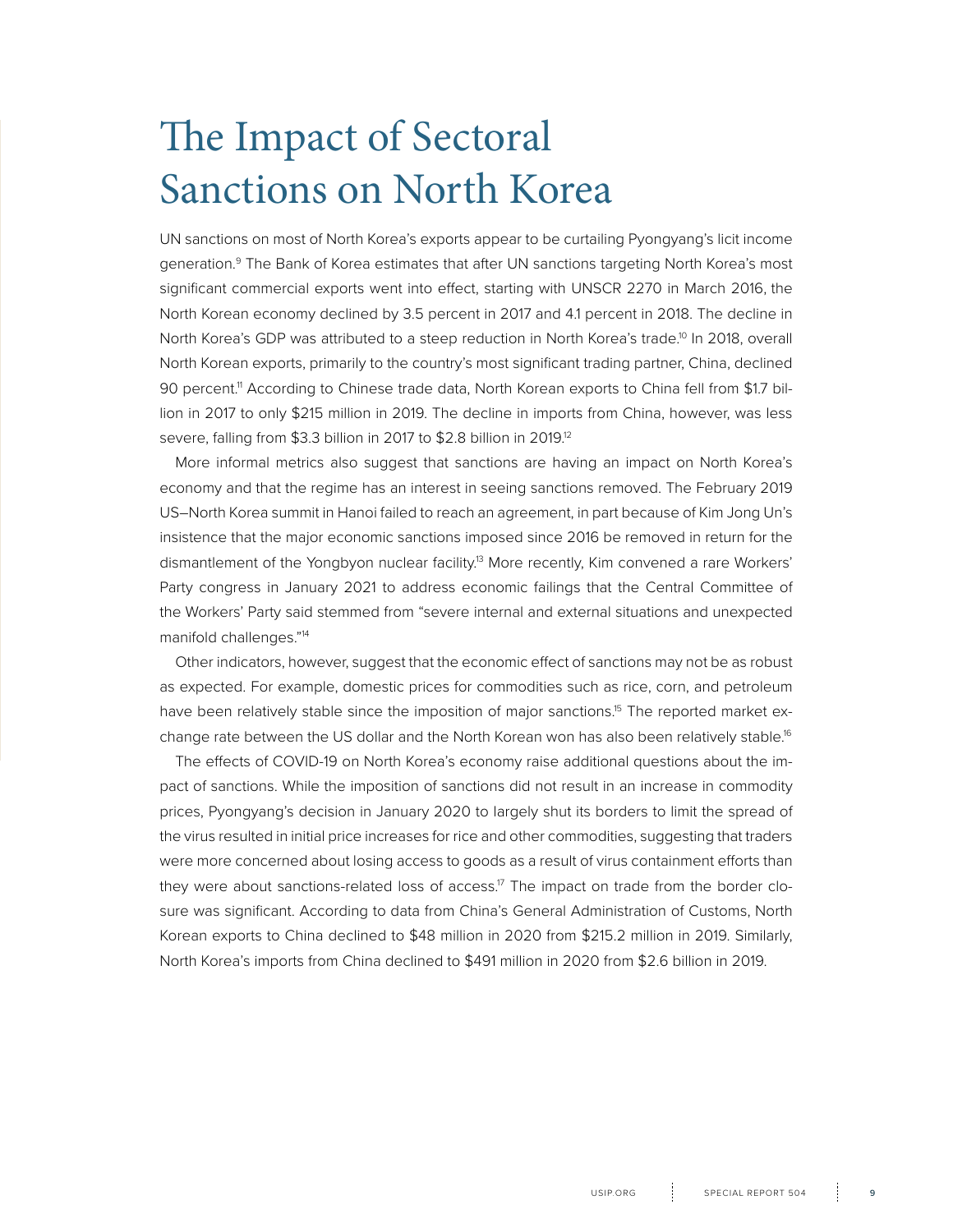# <span id="page-9-0"></span>North Korean Sanctions Evasion and Adaptation

The impact of sanctions on North Korea's legal economic activities has been offset by Pyongyang's ability to engage in illicit activities that generate revenue but are harder to curtail. Traditionally, states facing sanctions cope by engaging in trade with countries willing to violate them (through smuggling, ship-to-ship transfers, and so on), paying a sanctions premium for engaging in risky trade, and shifting the pain to the domestic population while firms and individuals move transactions into the shadow economy to avoid sanctions impinging on their economic activities.<sup>18</sup> Sanctions also draw new participants into the informal economy who are more capable of engaging in illicit activities and therefore benefit from the restrictions sanctions put in place.<sup>19</sup> North Korea's illicit coping tactics, in combination with legal means such as shifting its export mix to nonsanctioned items, exhausting North Korea's hard currency reserves, and receiving international aid from countries such as China, have allowed Pyongyang to minimize the impact of sanctions.<sup>20</sup>

Smuggling plays a large role in allowing North Korea to access the goods it needs. North Korea's use of criminal smuggling grew significantly after the withdrawal of Soviet and Chinese aid and the onset of famine in the 1990s.<sup>21</sup> By the late 2000s, North Korea's coping mechanisms may have evolved to the extent that the ability of state trading companies to procure parts for the regime's WMD programs through illicit channels surpassed what it would have been in the absence of sanctions.<sup>22</sup> While Pyongyang has developed networks to procure parts for its WMD programs, it has also developed channels to move products to earn hard currency. The Washington, DC–based think tank C4ADS, along with its partners, has identified how North Korea uses third-party facilitators to conduct business and gain access to a cyber infrastructure outside North Korea and to use shell and front companies to run financial networks.<sup>23</sup>

In addition, Pyongyang receives help from UN member states that are unwilling or unable to enforce sanctions. Recent UN Panel of Experts reports indicate that sixty-two countries were involved in 250 sanctions violations related to North Korea during a year covering parts of 2019 and 2020.<sup>24</sup> While there have been some successful interdictions of shipments of prohibited components for North Korea's weapons programs, the lack of political will in some countries and the lack of an adequate enforcement infrastructure in others have meant that North Korea has been able to maintain some access to items necessary for its nuclear weapons and missile delivery programs.<sup>25</sup>

China in particular, as North Korea's largest trading partner, holds an important responsibility for enforcing sanctions. In 2017 and 2018, Chinese enforcement improved as new UN sanctions went into effect and the United States increased military pressure on Pyongyang.<sup>26</sup> However, once negotiations between the United States and North Korea began, China reportedly began easing sanctions enforcement.<sup>27</sup> China has also sought legally permissible means within existing UN sanctions to support North Korea, including by providing increased humanitarian aid and boosting tourism to help the regime earn hard currency.<sup>28</sup>

North Korea has also supplemented its reserves of hard currency through cybercrimes. The 1718 Committee estimates that North Korea has stolen up to \$2 billion from banks and cryptocurrency exchanges, while the blockchain analytics company Chainalysis estimates that Pyongyang has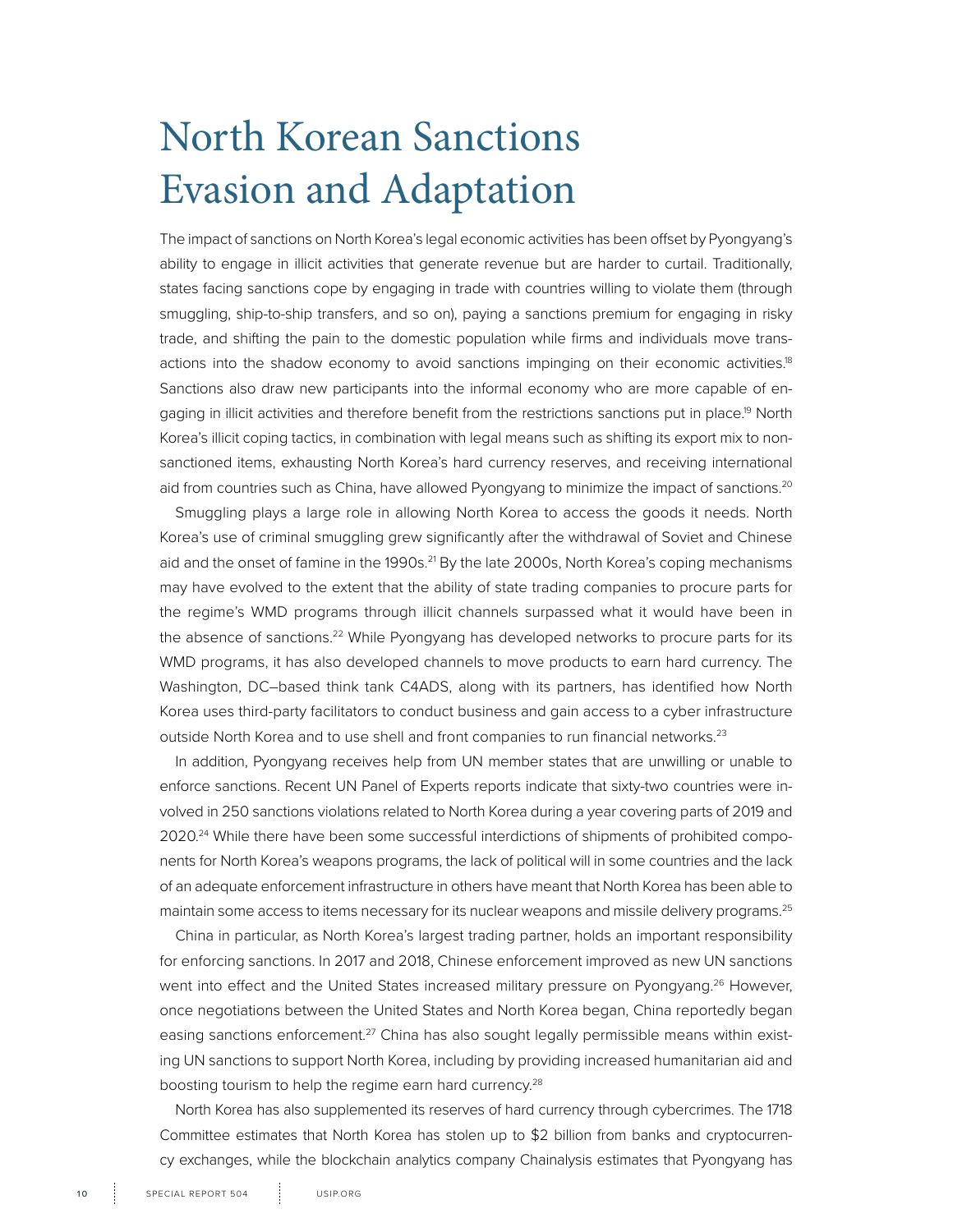

stolen \$1.5 billion in cryptocurrency alone.<sup>29</sup> While cryptocurrency exchanges are increasingly adopting anti–money laundering and "know your customer" rules, North Korea is able to evade these provisions by passing cryptocurrency through peel chains, or a chain of cyber wallets, to disperse the funds and hide their source, and then using rogue brokers who appear legitimate to convert the cryptocurrency into hard currency.30



In addition, North Korea may be using cryptocurrency to purchase sanctioned goods. As a medium of exchange, cryptocurrency suffers from significant fluctuations in value and slow transaction times.<sup>31</sup> Despite these drawbacks, it may allow North Korea to purchase the sanctioned industrial items it needs to maintain its domestic economy. As a result, the United States considers North Korea a "significant threat to the integrity and stability of the international financial system."32 If North Korean cybertheft and coal smuggling are what the UN estimates them to be, these activities alone generated revenue that would have offset more than half of North Korea's trade deficit in the two years prior to the pandemic.<sup>33</sup>

Until recently, overseas North Korean labor was another source of revenue the regime could tap to cover part of its trade deficit. The US government has estimated revenue from overseas laborers to be around \$500 million a year.<sup>34</sup> German economist Ruediger Frank reached a similar conclusion and noted that before the economic sanctions beginning in 2016, the revenue from overseas laborers would have covered roughly two-thirds of North Korea's trade deficit.<sup>35</sup> Those workers, however, were required to return to North Korea by the end of 2019 under UNSCR 2379. While there have been indications that some laborers remain in countries such as Russia and China, after 2018 this was likely a diminished source of revenue as countries began sending North Korean workers home.<sup>36</sup>

Ultimately, the evidence suggests that, despite the robust sanctions that have crippled most of North Korea's previous licit trade, Pyongyang's behavior toward nuclear dismantlement has not changed because of the country's various coping mechanisms and weak sanctions enforcement. In fact, during the period of increasing sanctions and military pressure in 2016–17, North Korea accelerated its weapons tests and announced it had completed its nuclear program.<sup>37</sup> This defiance of economic and military pressure suggests that as long as North Korea manages to finance its trade through alternative means, whether through smuggling, cybertheft, or Chinese aid, the impact of sanctions will be minimized and the utility of sanctions relief will be diminished as a negotiation tool and will need to be supplemented with other confidence-building measures.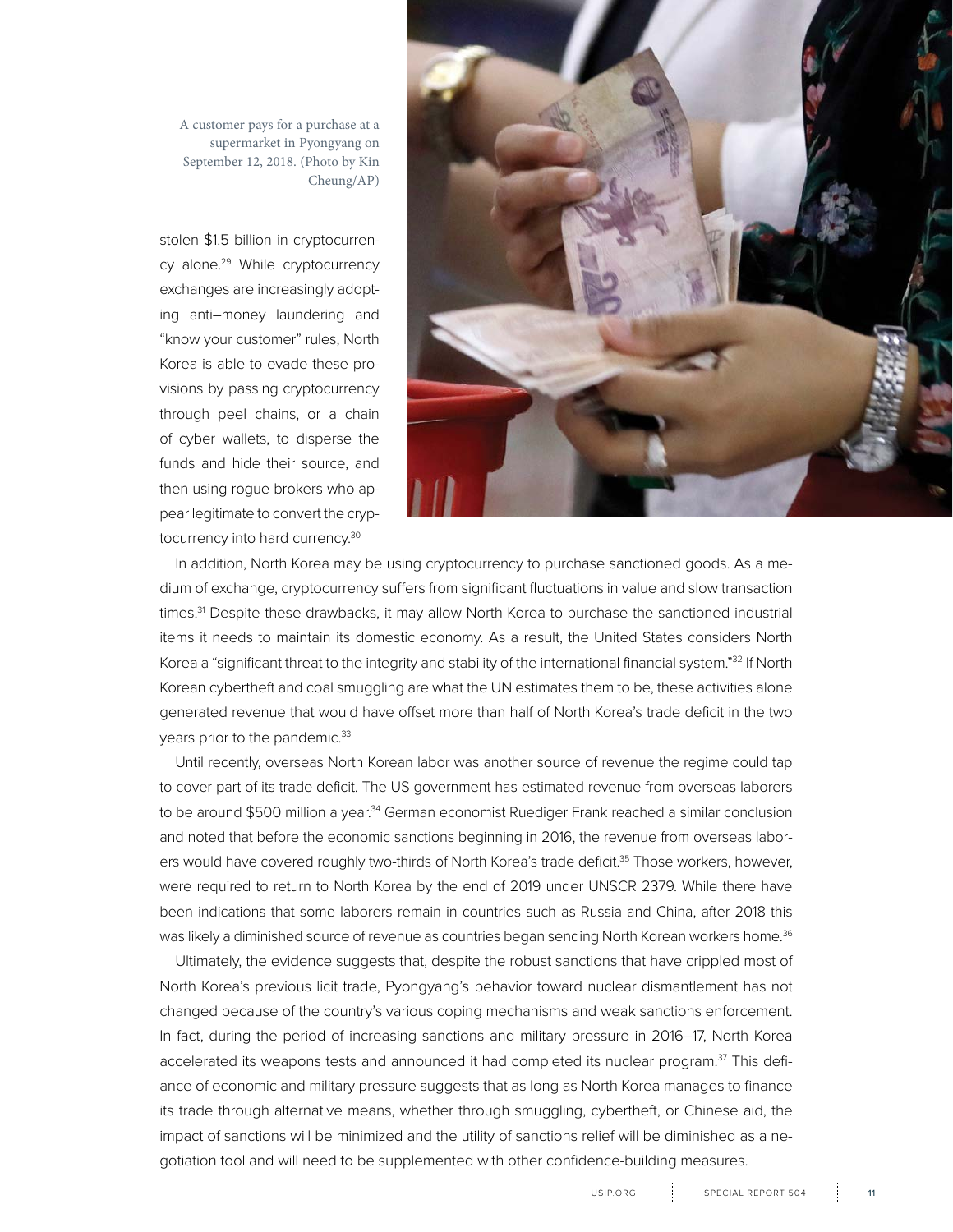## Options for handling financial transactions and revenue

Sanctions relief on trade should be coupled with relief from financial sanctions to facilitate transactions that would benefit North Korea. Currently, significant economic transactions are inhibited by prohibitions on North Korean correspondent accounts and the transfer of bulk cash. To overcome these obstacles, especially early during the process, negotiators could look to some traditional or indirect methods for facilitating transactions where trust is low, as well as new technology-based solutions.

The most direct solution would be to allow North Korea to reopen one or a limited number of correspondent bank accounts. The 1718 Committee has made limited exemptions for correspondent accounts established by foreign government or UN entities with the Foreign Trade Bank of the Democratic Republic of Korea.<sup>a</sup> An exemption for a limited number of North Korean correspondent accounts at reputable banks would allow commercial transactions to take place.

Another option is the establishment of an escrow account.<sup>b</sup> An escrow account would authorize an independent third party to collect and disburse funds on behalf of two parties under a contractual agreement. The version considered by the Trump administration would have deposited confiscated international funds for North Korea's development and infrastructure to incentivize Kim Jong Un to negotiate, but such an account could also be used to hold new funds North Korea earned as specific sanctions were relieved and earmarked for specific purposes.

An alternative to cash or wire transfers would be to establish a special purpose vehicle to conduct transactions. The transactions could be conducted in vouchers that had value only within the exchange. This could also be an alternative means to facilitate South Korea's proposed barter trade with North Korea.

New technologies could facilitate financial transactions, but also have downsides. Allowing transactions at an exchange that handles stablecoins (cryptocurrencies that are pegged to a more stable asset) would allow North Korea's financial transactions to be tracked because of the underlying blockchain's public nature. There would, however, need to be a clear understanding that the use of splitters or tumblers to funnel cryptocurrency to nontraceable accounts would result in the reimposition of sanctions.<sup>c</sup>

Blockchain could also be used without cryptocurrency. Blockchain's advantage over traditional finance and supply chain methods is the inclusion of all the details in one searchable electronic database. In traditional supply chain systems, these records are spread across multiple actors. If successfully adapted to record North Korea's transactions, it might provide a means to track them until sanctions are fully removed.

#### **Notes**

- a. The 1718 Committee permitted the establishment of correspondent accounts for the Russian embassy in Pyongyang, the Russian consulate general in Chongjin, and the Bank for Development and Foreign Economic Transactions to allow North Korea to repay debts to Russia from the Soviet period and the United Nations Development Program to facilitate financial transactions for UN agencies and the Bulgarian embassy in Pyongyang.
- b. See Kim Jung-won, "An Escrow Account for the North," *JoongAng Ilbo*, October 20, 2003; and Guy Taylor, "Stephen Biegun Preps North Korea Economic Package to reward Kim Jong-un Denuclearization," *Washington Times*, January 28, 2019.
- c. Osato Avan-Nomayo, "Cryptocurrency Mixers and Why Governments May Want to Shut Them Down," Cointelegraph, May 28, 2019.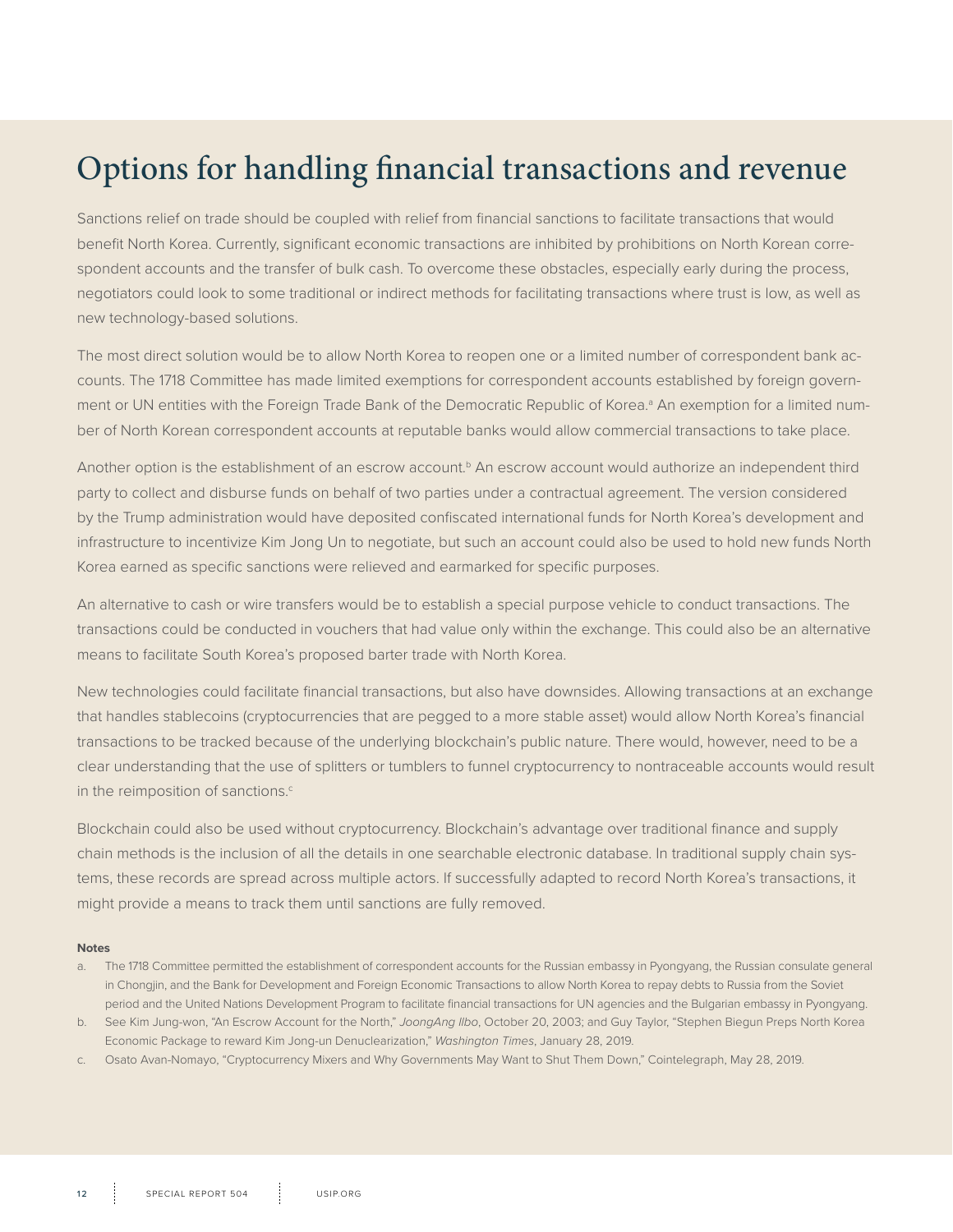# <span id="page-12-0"></span>Removing UN Sanctions

There are at least five potential pathways for lifting the UN sanctions: (1) provide significant multilateral sanctions relief as an inducement for limited North Korea dismantlement steps; (2) maintain or increase sanctions until North Korea completely or significantly dismantles its weapons programs; (3) negotiate a reciprocal, phased process of denuclearization and sanctions relief within a comprehensive roadmap; (4) negotiate a reciprocal, phased process of denuclearization and sanctions relief without a roadmap; or (5) adopt a hybrid process that introduces a comprehensive roadmap only after the successful achievement of some limited dismantlement on the part of North Korea and corresponding sanctions relief measures.

China and Russia proposed the first pathway in a UN Security Council resolution in December 2019. This option would have lifted sanctions on North Korea's ability to export textiles, seafood, overseas labor, and statues while also providing exemptions for the export of certain industrial goods to North Korea and loosening of restrictions on inter-Korean infrastructure projects in North Korea, in hopes of inducing Pyongyang to return to the negotiating table. Had the resolution passed, it would have eased sanctions on goods accounting for nearly 50 percent of North Korea's export earnings before the imposition of a series of UN sectoral sanctions in 2016.<sup>38</sup> This approach, like the North Korean proposal in Hanoi, was a nonstarter for the United States as it would have significantly eased the sanctions on North Korea without the requirement for proportional progress in nuclear dismantlement.<sup>39</sup>

The second pathway would maintain sanctions until North Korea completely or significantly dismantled its weapons programs. However, North Korea has consistently rejected giving up its nuclear program without receiving reciprocal benefits simultaneously.

The third pathway would consist of an incremental exchange of sanctions relief and denuclearization measures as part of a comprehensive roadmap. Under this approach, the negotiators would develop a detailed plan that specified which parts of North Korea's nuclear and missile programs would be dismantled, the timelines for dismantlement, and what UN sanctions relief or additional economic incentives North Korea would receive in return. The main advantage of a roadmap is that both sides would agree from the outset on the ultimate destination of the process, what the various dismantlement steps and sanctions relief measures would be, when they would take place, and what sort of remedial measures would be adopted if either side did not live up to its obligations. The downside of this approach, however, is that North Korea has generally rejected the idea of developing a comprehensive, detailed roadmap, and an all-or-nothing approach can foreclose the potential for limited but tangible progress.

The fourth pathway would entail negotiating sanctions relief and denuclearization measures in discrete parts without a comprehensive roadmap while still maintaining the long-term goal of complete denuclearization. The Agreed Framework, Six Party Talks, and Leap Day Deal all used this piecemeal approach to achieve incremental nuclear dismantlement steps in return for limited economic concessions. With this process, a specific sanction could be either relieved or removed at the end of a discrete dismantlement phase or merely suspended indefinitely, contingent on the full dismantlement of North Korea's nuclear weapons and ballistic missile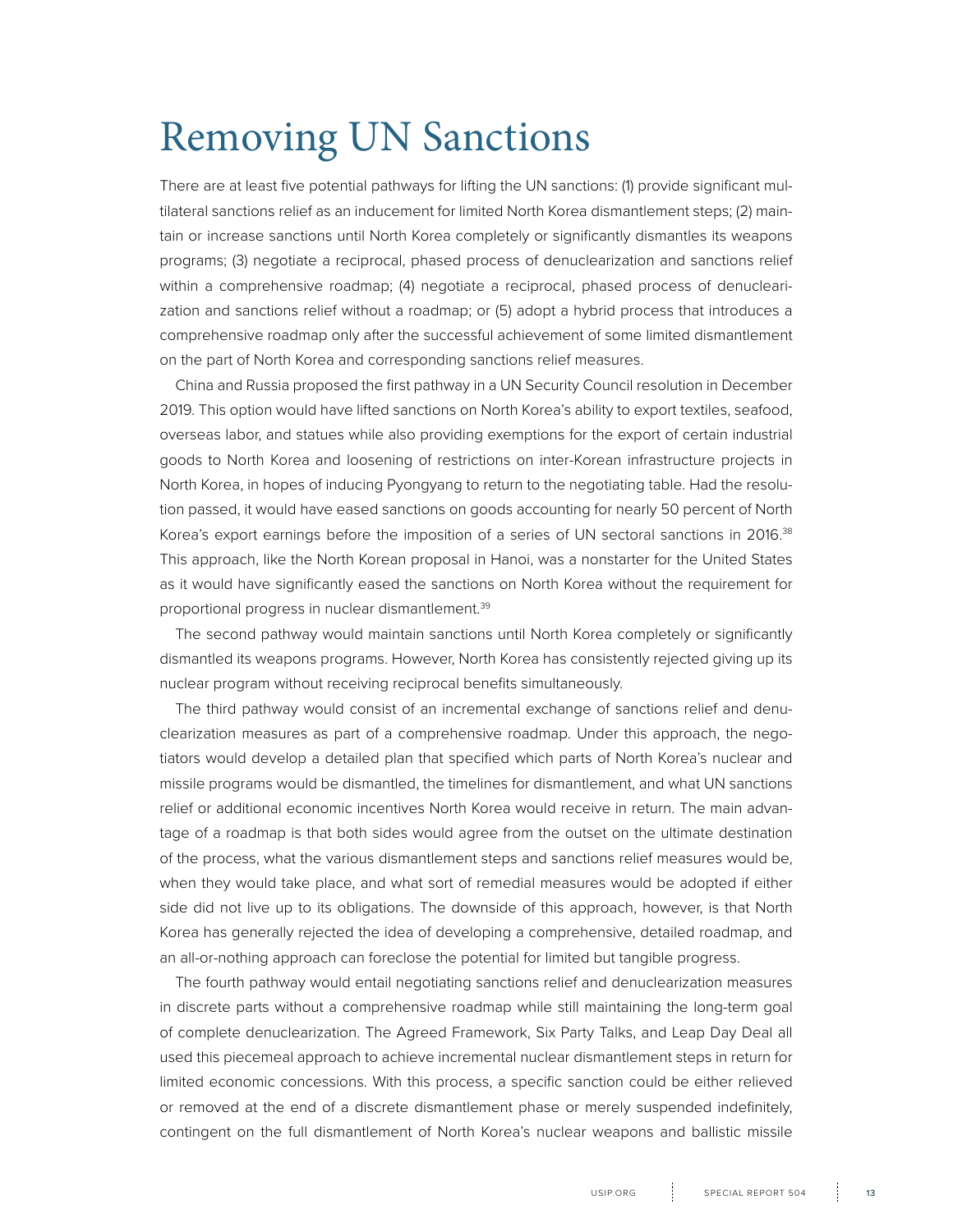

People at the Seoul Railway Station in South Korea watch a news broadcast showing footage of a North Korean military parade on May 4, 2019. (Photo by Ahn Young-joon/AP)

programs at a later date. If North Korea failed to fulfill its dismantlement commitments, sanctions could be reimposed. Embarking on a process in stages without a comprehensive roadmap, however, could invite criticism that the United States was accepting North Korea as a nuclear weapon country, so ensuring Pyongyang's commitment to denuclearization at the beginning of the process might be necessary to help deflect this concern.

Finally, negotiators could choose a hybrid version of the last two paths. In this scenario, the two sides could start with one or a few small agreements to achieve limited dismantlement and corresponding sanctions relief steps. Then, after the successful completion of those steps, the two sides could pursue more comprehensive negotiations to agree on a roadmap for the dismantlement of the rest of North Korea's nuclear weapons and ballistic missile programs and the provision of complete sanctions relief and other confidence-building measures.

With elements of both the United States' and North Korea's negotiating preferences, the hybrid approach could serve as a potential compromise. North Korea would not need to declare the entirety of its WMD program or establish a timeline for its dismantlement at the beginning of the process, but it would need to take initial dismantlement steps to gain limited economic and security benefits. To obtain substantial sanctions relief and eventual removal, Pyongyang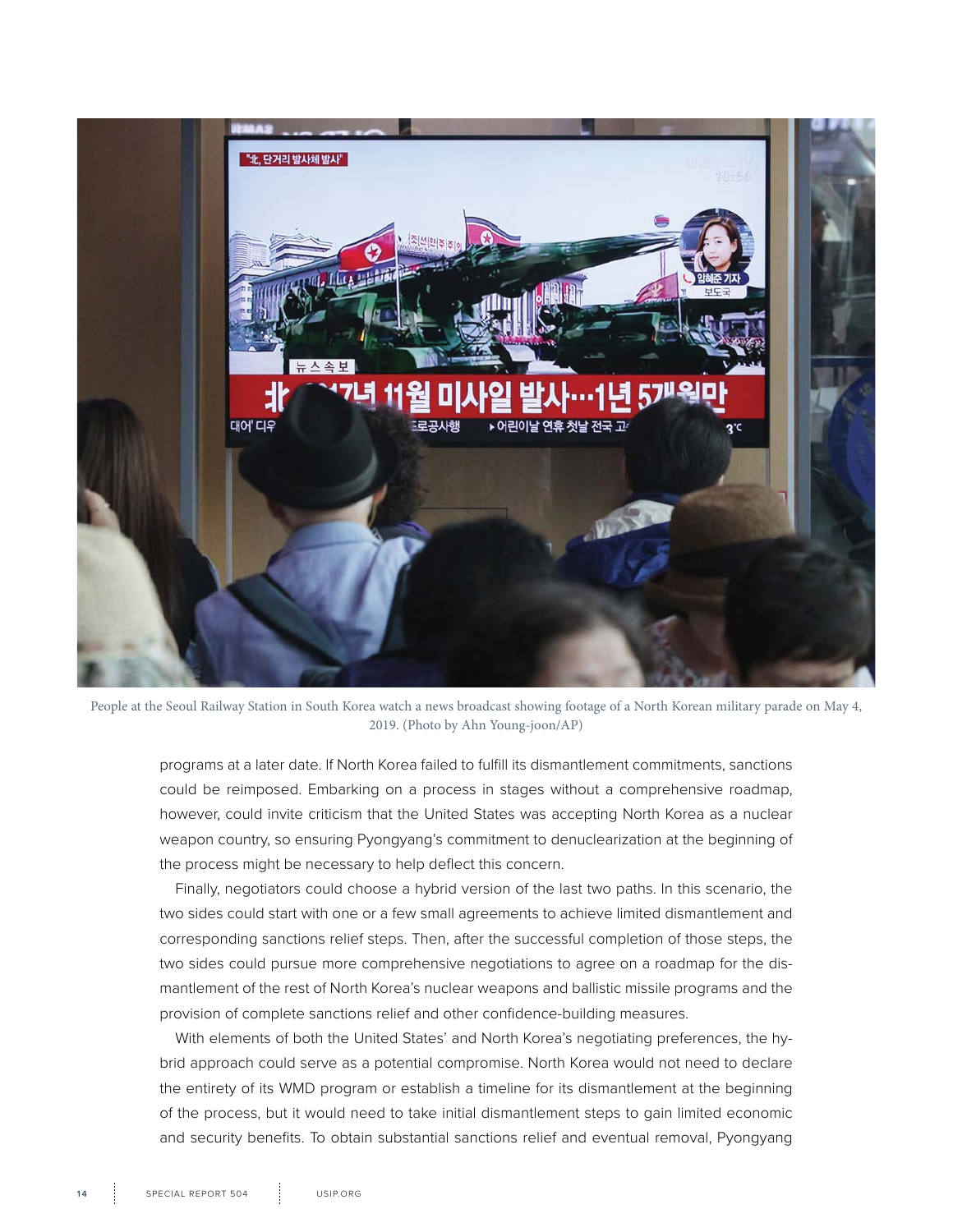would eventually need to negotiate a detailed roadmap with a clear end state for its programs. This approach would allow both sides to realize tangible benefits early on, while also providing time to build confidence, trust, and momentum that could aid the broader dismantlement and peacebuilding process.

**Risks.** Any phased negotiation process with North Korea raises at least two risks. First, the process might stall at some point prior to complete nuclear dismantlement but with Pyongyang having received substantial sanctions relief. The North Korean regime could potentially maintain some capability to threaten the United States and its allies while using the sanctions relief to reconstitute its weapons program and strengthen its domestic authority. Determining an appropriate and proportional exchange of sanctions relief and denuclearization measures could help mitigate this risk. For example, initial dismantlement steps could focus on facilities that could be easily rebuilt or steps that are easily reversible rather than on material degradation of North Korea's programs. Similarly, initial sanctions relief could be modest in scope, and sanctions could be reimposed if negotiations stalled or if North Korea did not meet its dismantlement requirements. The second risk is that if the process was not contingent on a freeze on North Korea's programs in the early stages, Pyongyang would be able to continue stockpiling fissile material for new weapons throughout the negotiations.

**Relief Process.** An initial agreement prior to the development of a roadmap could center on the 1718 Committee process that was established to handle UN sanctions on North Korea. This committee has the authority to provide exemptions to certain UN sanctions and has used it to grant relief for financial transactions, economic projects, humanitarian assistance, and international gatherings that advance negotiations with Pyongyang or aid the North Korean populace. Prior 1718 Committee exemptions included permitting North Korea's delegation to attend the PyeongChang Olympics, loosening restrictions on equipment needed to facilitate video family reunions, and allowing survey work related to the inter-Korean railroad.<sup>40</sup> With the exception of the correspondent account exemptions, prior 1718 Committee exemptions have been temporary.

In addition, the UN Security Council could provide greater relief by modifying or suspending certain sanctions in future resolutions. Once a roadmap was developed, the Security Council could modify sanctions by removing prohibitions on the export of certain items and replacing them with caps, which would allow North Korea to begin exporting the items with restrictions. The caps could be based on either the volume exported or the value of the exports and could be time limited.<sup>41</sup> Using renewable caps on exports would provide a means to maintain incentives for North Korea to continue the dismantlement process while gradually expanding economic benefits. Sanctions would need to be reimposed if North Korea continued smuggling to expand trade beyond the caps. These caps could also be expanded as dismantlement progressed. Another option would be to suspend sanctions on North Korea's exports in a specific sector or for a specific product for a specified period of time rather than use renewable caps. In either case, the UN Security Council could outline specific steps for how a modification or suspension of sanctions could be renewed or expanded.

An alternative to providing Pyongyang with sanctions relief on exports would be to provide relief on sanctioned imports. While many of these products include dual-use items that would help North Korea advance its nuclear and missile programs, there may be opportunities to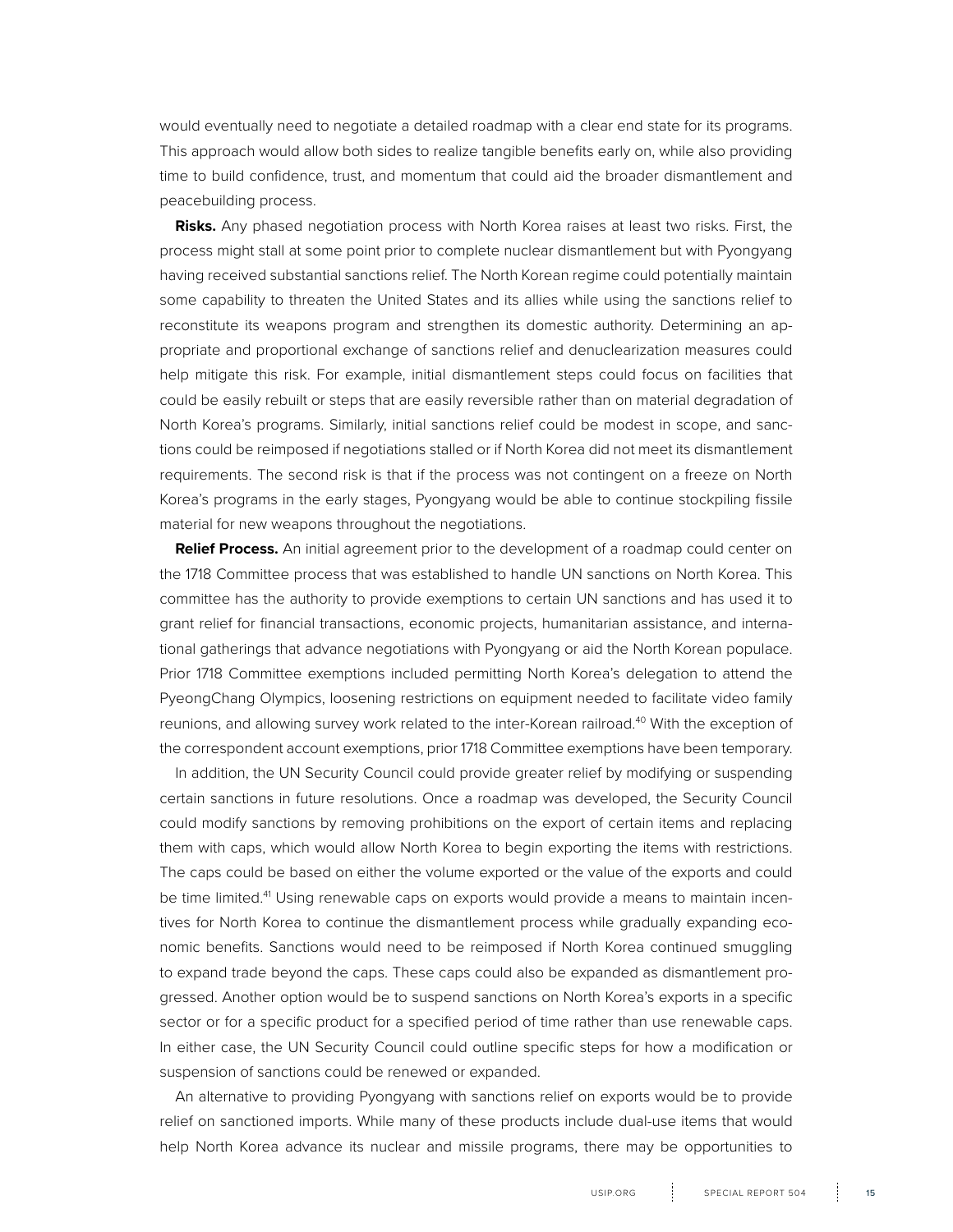<span id="page-15-0"></span>provide early relief in certain import categories, such as solar panels, that are not dual use and whose acquisition would help provide necessary inputs for the domestic economy. Another option would be to maintain sanctions on imports such as refined petroleum but increase the caps. Exemptions on imports could help facilitate the development of renewable energy in North Korea, something that would help limit its vulnerability to energy sanctions.<sup>42</sup>

Sanctions relief is necessary but likely not sufficient to achieve comprehensive diplomatic progress. Once the negotiations process has begun, a sustained diplomatic commitment by the United States and other parties to address other issues of concern, including security guarantees, diplomatic normalization, and human rights, will be necessary.

# Removing US Unilateral Sanctions

Removing the vast web of US unilateral sanctions on North Korea requires substantial progress on a wide range of issues.43 Should an agreement with North Korea be reached, there are limits on the US sanctions that the president could remove unilaterally. While the president can overturn executive orders and has the authority, with designated cabinet officials, to waive certain sanctions, statutorily required sanctions cannot be permanently removed without Congress repealing them or North Korea meeting certain requirements. For example, the president could waive prohibitions on providing North Korea with a Normal Trade Relations designation under the Trade Act of 1974, which would prevent North Korean exports to the United States from facing the highest level of tariffs. However, the president cannot permanently remove those restrictions. For North Korea to be granted the Permanent Normal Trade Relations (PNTR) designation, Pyongyang would need to take steps to allow emigration, transition to a market-based economy, and reform its political system, or Congress would need to pass legislation allowing the establishment of the PNTR designation.

Section 401 of the NKSPEA provides a lengthy list of requirements for the temporary oneyear suspension of US sanctions outlined in the law related to human rights abuses, weapons proliferation, and illicit activities. These requirements include North Korea making progress in ceasing counterfeiting, improving financial transparency, complying with UN Security Council resolutions, accounting for abducted citizens from other countries, abiding by international standards for humanitarian aid, and improving living conditions in political prison camps. Under section 402, the complete termination of sanctions requires not only the satisfaction of the requirements in section 401 but also significant North Korean progress toward achieving the complete, verifiable, and irreversible dismantlement of its WMD program, releasing all political prisoners, ceasing censorship of peaceful political activity, establishing an open, transparent, and representative society, and fully accounting for abducted foreign citizens and prisoners of war and those missing in action from the Korean War. The inclusive framing of the requirements under sections 401 and 402 suggests that an inability to satisfy just one of the section 401 requirements would prevent temporary relief or complete termination of any unilateral sanction under the NKSPEA. This all-or-nothing standard creates an onerous bar for North Korea to surmount to achieve relief from US unilateral sanctions.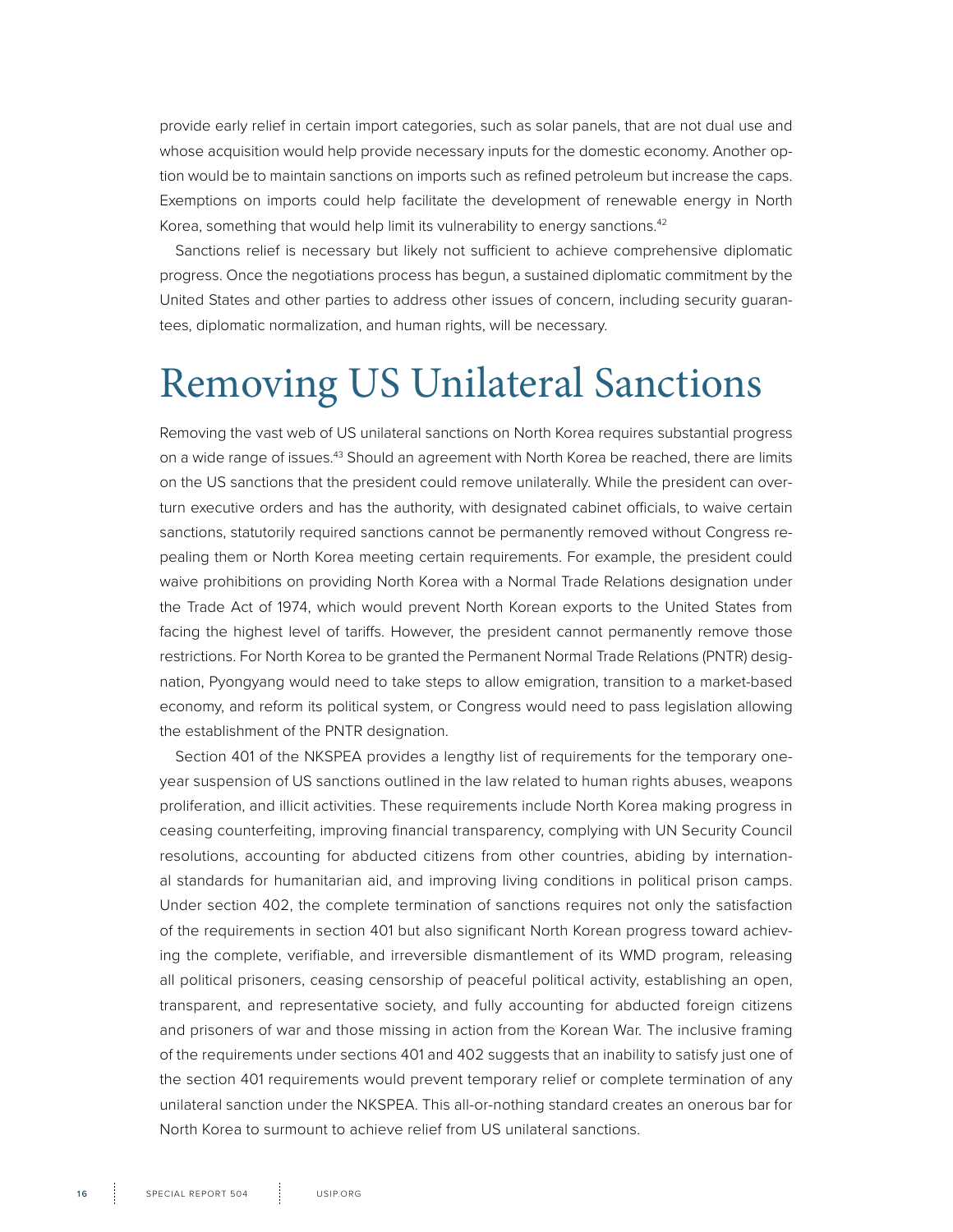

An employee of the Kyonghung Foodstuff General Store disinfects the countertop in the showroom in Pyongyang on November 10, 2021. (Photo by Jon Chol Jin/AP)

A temporary 180-day suspension of the sanctions prescribed by the Otto Warmbier Act requires the US president to certify that North Korea has committed to verifiably suspending its WMD and ballistic missile programs and has entered into talks with the United States for their dismantlement or that the suspension of sanctions is vital to US national security interests. For the sanctions to be terminated, the president must certify that section 402 of the NKSPEA has been satisfied.

The United States would also be unable to provide nonhumanitarian aid to North Korea as part of any nuclear agreement because the executive branch is statutorily prohibited from providing aid to North Korea without congressional approval.<sup>44</sup> The secretary of the treasury can waive but not permanently remove prohibitions on the United States supporting North Korean requests for assistance from international financial institutions.

Sanctions related to the Treasury Department's designation of North Korea as a primary money laundering concern will likely be among the most difficult to remove as Pyongyang would need to meet technical rather than political requirements. While the NKSPEA does permit a oneyear suspension of the provisions of section 311 of the Patriot Act, financial institutions would likely seek to avoid transactions related to North Korea until restrictions are permanently lifted.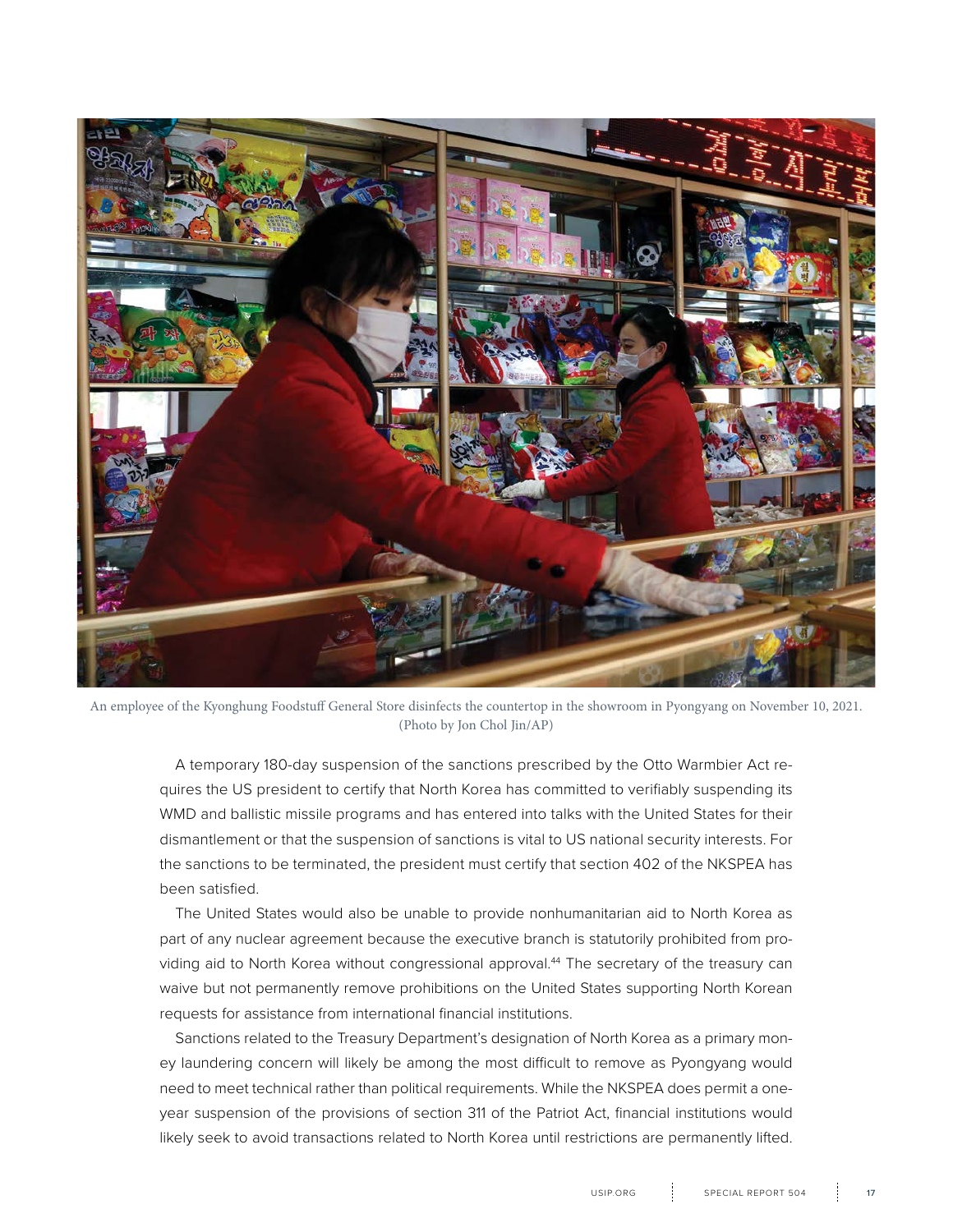This pattern emerged with Iran and the Joint Comprehensive Plan of Action (JCPOA) despite an official section 311 designation not being made until during the Trump administration.<sup>45</sup> In the absence of North Korea implementing new financial controls to prevent money laundering and terrorist financing and adjusting its own efforts to conduct illicit transactions through the US dollar financial system, this designation would remain in place.

While some of the aforementioned laws provide the authority to waive or suspend certain unilateral sanctions on North Korea, sanctions related to North Korea's regime type, human rights, cyber activities, and money laundering will likely remain in place or merely be suspended until North Korea has taken steps to address the concerns behind those sanctions.

#### **POLITICAL RISKS TO US SANCTIONS RELIEF**

It is politically easier to adopt sanctions than to remove them. The effective implementation of any deal would require not just agreement between the government of North Korea and the US executive branch but also the political support of the US Congress. Support or concern for single issues, such as human rights or other activities of the sanctioned regime that are not addressed by an agreement, can lead a member of Congress to vote against the full agreement even if it is more broadly in the United States' interest. In the case of North Korea, sanctions in one form or another cover issues such as North Korea's nuclear weapons and ballistic missile programs, human rights violations, cybercrimes, and acts of terrorism; and varying levels of members' concerns on these issues could influence their support for an agreement with North Korea to dismantle its nuclear weapons and ballistic missile programs.

If the executive branch does not secure sufficient congressional support for an agreement, whether by consulting with Congress prior to reaching a nonbinding executive agreement or through formal Senate approval of a binding treaty, the legislative branch may insert itself into the process. For example, to ensure that it had a say on any final Obama administration agreement with Iran, Congress passed the Iran Nuclear Agreement Review Act of 2015, which restricted the president's ability to provide relief of US sanctions to Iran if Congress passed a joint resolution of disapproval.46 The Senate was ultimately unable to pass a resolution of disapproval, allowing the JCPOA to go forward.<sup>47</sup>

Similarly, the Clinton administration adopted the 1994 US-DPRK Agreed Framework under an executive agreement to obviate Senate approval. Although the agreement did not involve sanctions relief, it did obligate the United States to supply heavy fuel oil to North Korea, which required Congress to appropriate funds for the project. Congressional Republicans appropriated the funds, despite their skepticism, but refused to provide additional funding when those funds proved insufficient to meet the US obligations.<sup>48</sup> Republicans were willing to meet the letter of an agreement they did not support but would go no further, ultimately hampering the full implementation of the Agreed Framework.

Sanctions relief is also vulnerable to changes in administrations. For example, the Obama administration lifted certain sanctions against Iran and Cuba as part of broader engagement initiatives. However, the Trump administration withdrew from the JCPOA, restored sanctions against Iran, added new sanctions on Supreme Leader Ayatollah Ali Khamenei, and designated the Iran's Islamic Revolutionary Guard Corps as a foreign terrorist organization.<sup>49</sup> In the case of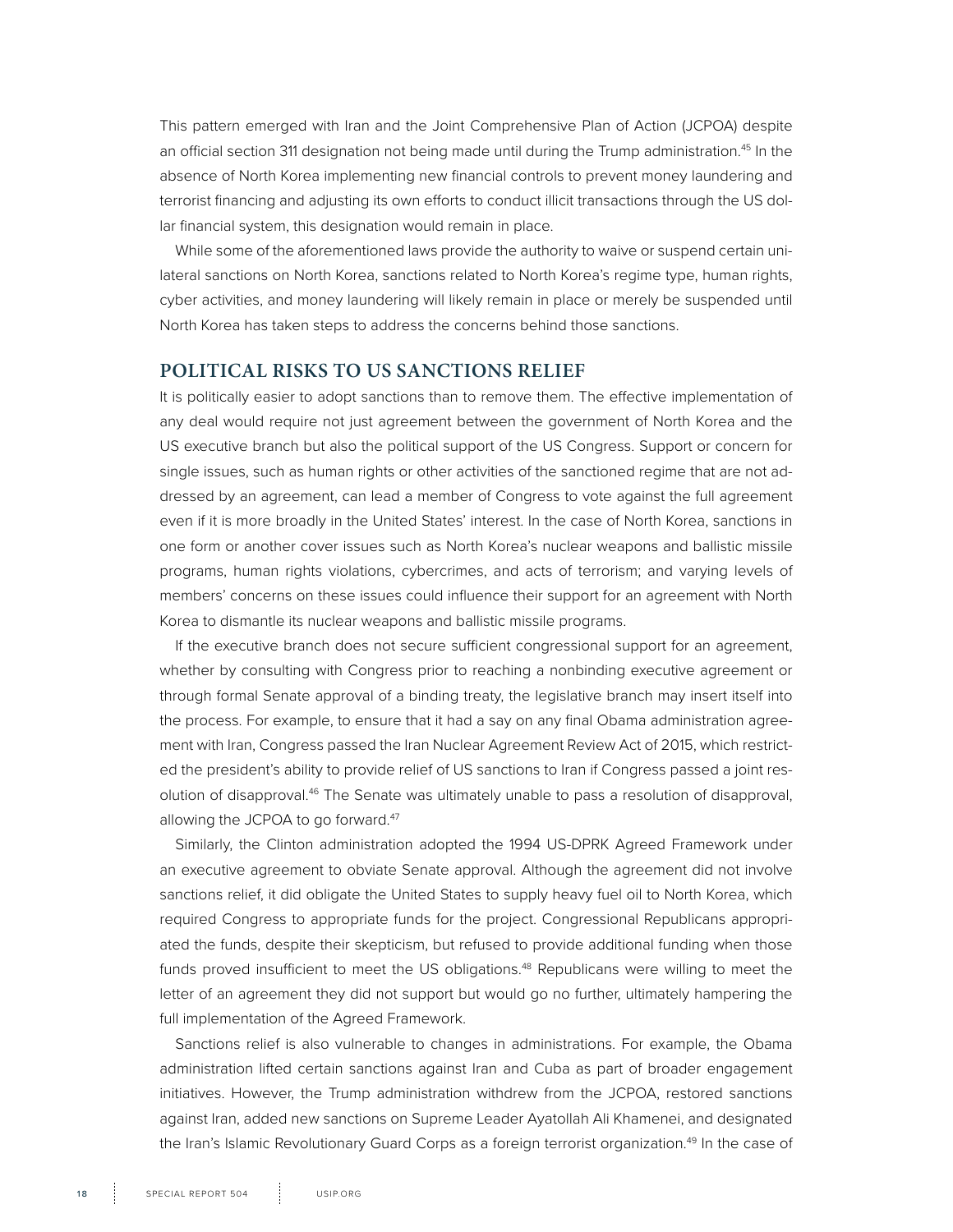## Sanctions not related to North Korea's weapons programs

Not all North Korea sanctions and restrictions relate to the regime's nuclear weapons and missile programs. UNSCRs 2094, 2321, 2356, and 2371 include asset bans on individuals and companies related to North Korea's chemical and biological weapons programs and bans on items that would support North Korea's chemical or biological weapons programs. Also, many unilateral US sanctions and policies target other North Korean activities, such as cybercrimes, human rights violations, terrorism, weapons proliferation, and other illicit behavior, and its status as a nonmarket economy. Proscribing threats against other states, such as terrorism and WMD proliferation, may be easier to negotiate than proscribing those activities that the regime may perceive as necessary for its survival, such as human rights abuses, cybercrimes, or a nonmarket economic system. Negotiators will need to determine whether to address these issues in conjunction with UN sanctions related to North Korea's nuclear program or leave them for future talks. Nevertheless, while many of these issues may not be resolvable during an initial set of negotiations, the talks should be designed to inform North Korea of the reforms that would be necessary for these sanctions to be lifted.

> Cuba, the Trump administration restored most sanctions that were lifted during the Obama administration and added new sanctions, including on Cuba's state-run oil firm for its transactions with Venezuela.<sup>50</sup>

> The events surrounding the Agreed Framework, the JCPOA, and the Obama administration's engagement with Cuba suggest that any agreement on sanctions relief for North Korea that is not constructed in close consultation with Congress and with bipartisan support may be vulnerable to adverse actions by Congress or future administrations.

> Some of these tensions in US sanctions could be resolved by enacting new legislation. Sanctions removal legislation would provide two benefits to the process. First, passage of new legislation to remove sanctions would bring Congress into the process and provide a degree of political support that was lacking in the case of the Iran nuclear deal. Creating new legislation would also help to build support for any future appropriations needed for an agreement with North Korea. Achieving that support, however, would require the US administration to work closely with Congress during the negotiations to ensure that its concerns were addressed to the extent possible in any new agreement with North Korea. Incorporating congressional input, however, entails the risk of increasing the demands on and reducing the benefits for North Korea to the point that it loses interest in an agreement.

> Beyond building political support for an agreement, sanctions removal legislation could potentially allow the untangling of overlapping US sanctions. While legislation such as the NKSPEA provides guidelines for the removal of its unilateral sanctions, new legislation could allow Congress to match the removal of US sanctions to the details of any dismantlement program. Also, new legislation could outline how sanctions related to human rights could be separated and maintained while other sanctions related to North Korea's nuclear and ballistic missile programs are removed.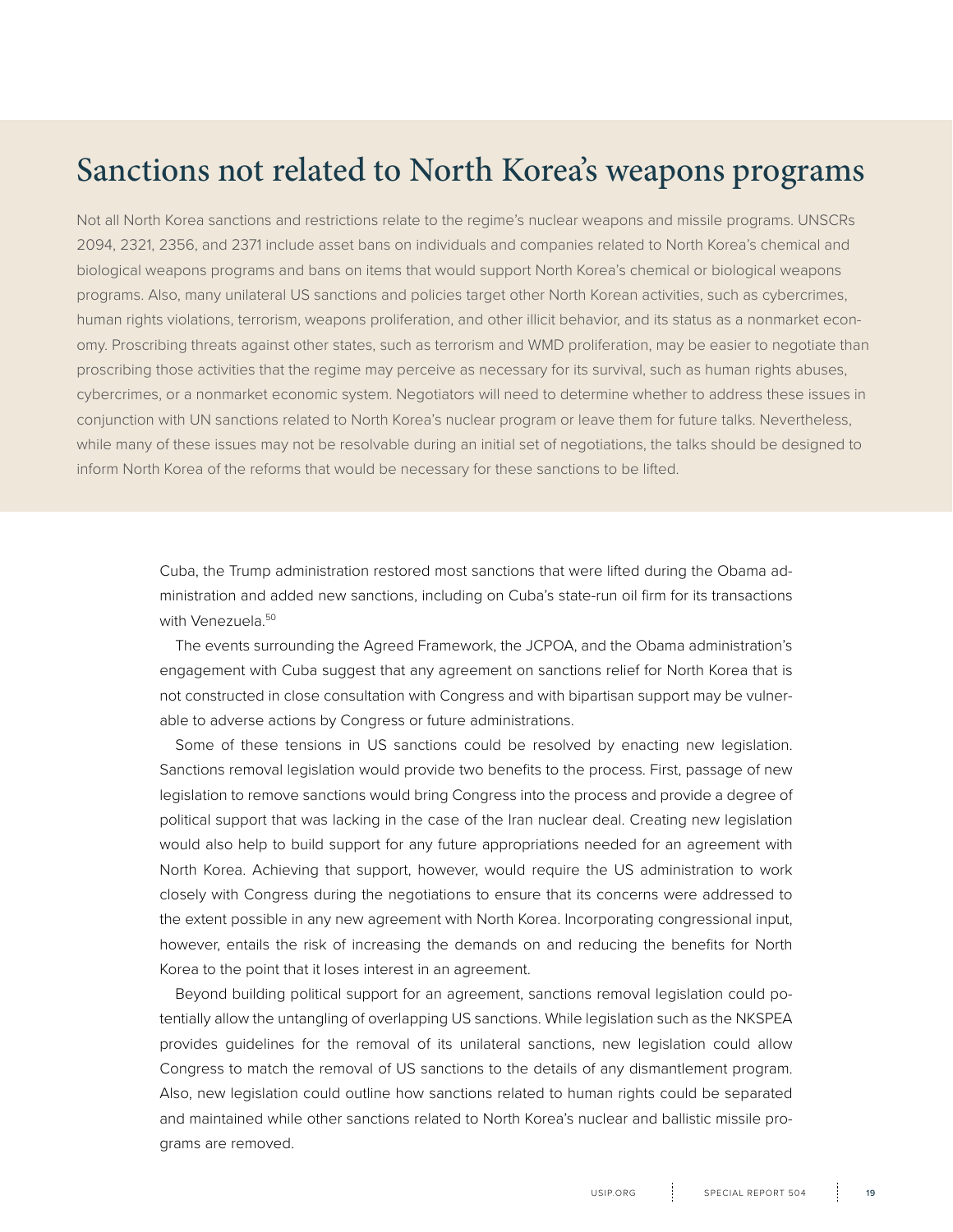# <span id="page-19-0"></span>Conclusion and Recommendations

The process of relieving and removing UN sanctions should be based on principles that advance US goals but also increase the likelihood of a successful and sustainable agreement. Flexibility and creativity are necessary to balance dismantling North Korea's nuclear weapons and ballistic missile programs and inducing Pyongyang to agree to a negotiated solution.

**Relief should prioritize aiding the North Korean population.** UN Security Council resolutions have condemned North Korea for overlooking the welfare of its people and called on Pyongyang to address these concerns.<sup>51</sup> Sanctions relief could be designed to improve the lives of North Korean citizens directly by suspending, or creating exemptions for, sanctions on industries such as textiles that are more labor-intensive, which would encourage domestic employment. North Korea should also be encouraged to begin accepting basic international labor and investment standards. For example, during the operation of the Kaesong Industrial Complex, South Korean companies paid wages directly to the state rather than to the North Korean workers. Paying workers directly can help spread the benefits to the wider population.

**The type and scope of sanctions relief should correspond to the value of the denuclearization measure.** A suspension or exemption of UN sanctions on high-revenue exports such as coal would be worth significantly more to North Korea than relief from sanctions on lower-value exports such as wood or copper. While negotiators should be flexible with sanctions that are on the table for early relief or removal, sanctions relief should proceed from a simple set of low-value export items to higher-value export items as North Korea undertakes dismantlement measures of increasingly higher value.

**Sanctions relief should have benchmarks and be dependent on North Korean compliance**  with denuclearization steps. The dismantlement process and accompanying sanctions relief need to be specific and include benchmarks to ensure that each side understands and meets its obligations. Sanctions relief should also be temporary to incentivize Pyongyang's continued compliance with the agreement. This process could be managed by reimposing sanctions if certain benchmarks were not met or by requiring the UN Security Council to actively renew the suspension of sanctions over set periods of time.

**The design of sanctions relief should be as simple as possible early in the process.** The more complex the nature of an economic activity, the more likely it is to create additional loopholes in the early stages of dismantlement. For example, fully reopening the Kaesong Industrial Complex would be significantly more complex than reopening Mount Kumgang for tourism. Reopening Kaesong would potentially touch on multiple sanctioned items, as well as issues related to prohibitions on political risk insurance and payment methods. On the other hand, tourism itself isn't sanctioned, so the relief would just need to focus on exemptions for payment methods and political risk insurance.

**Sanctions relief should support inter-Korean cooperation to the extent possible.** Negotiators should consider how sanctions relief could facilitate inter-Korean cooperation and advance peace and stability on the Korean Peninsula. In the early stages of negotiations, the resumption of tourism at Mount Kumgang or infrastructure projects related to rail, roads, health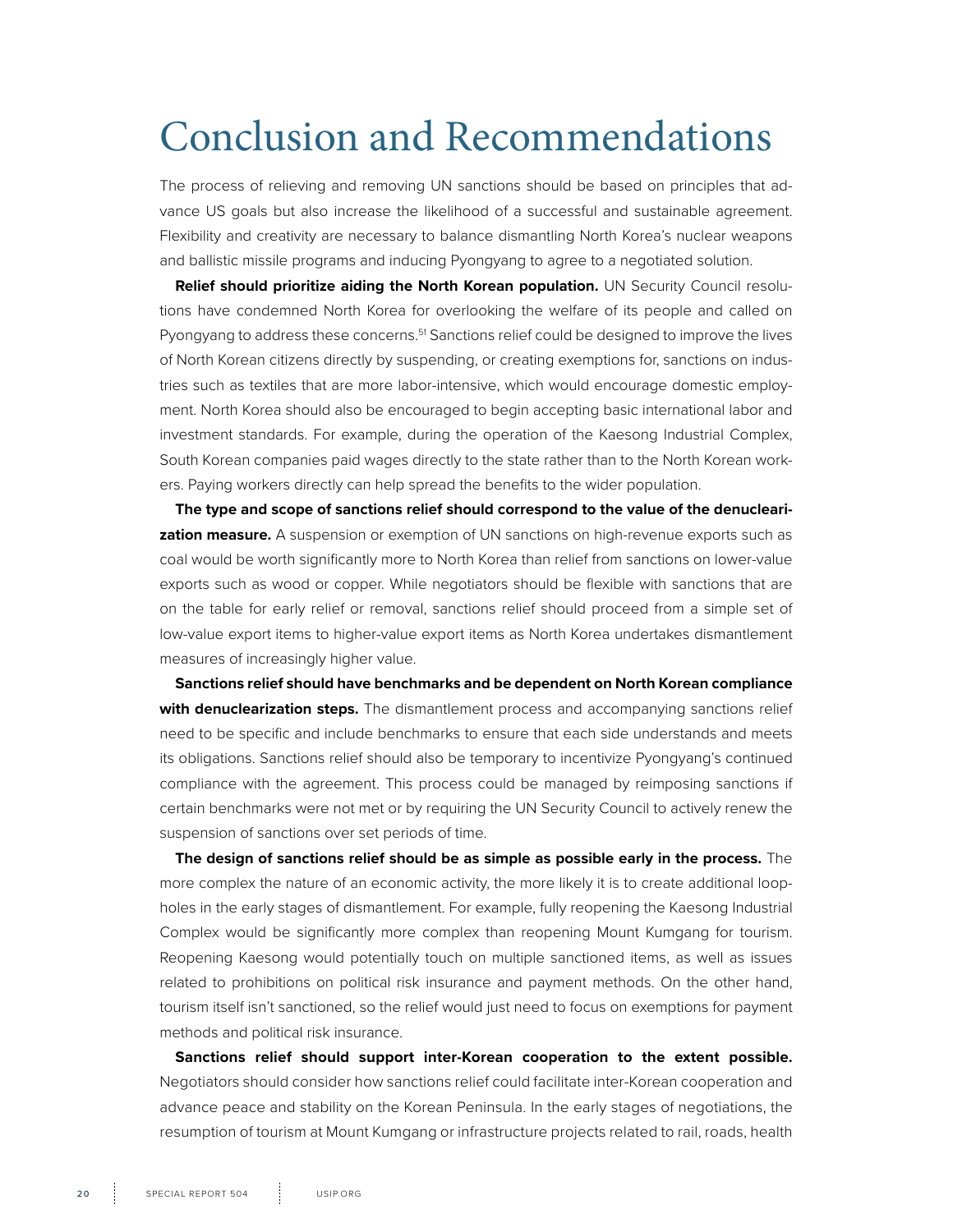

A street merchant sells souvenirs near the Friendship Bridge in Dandong, China, on December 25, 2017. From this border city, the Chinese businesswoman Ma Xiaohong conducted trade that American officials say violated international sanctions. (Photo by Lam Yik Fei/New York Times)

care, and energy are potentially feasible and could be easily halted if Pyongyang did not fulfill its commitments. Reopening the Kaesong Industrial Complex may be more productive toward the end of the dismantlement process owing to the business risks involved unless the UN Security Council provided per-

manent exemptions to Kaesong operations or the risks were mitigated through a partial reopening. Ultimately, if the goal of reopening the complex is to provide benefits more widely, it should be linked to the wider North Korean economy to allow for inputs to be purchased from North Korean suppliers and finished goods or parts to be sold within the domestic North Korean economy.

**Sanctions relief should incentivize licit economic exchanges and support markets.** North Korea lacks experience with international economic engagement and has instead developed trading networks outside traditional, legal channels. Negotiators should consider not just what sanctions to lift in exchange for specific dismantlement steps but the impact of sanctions relief on the development of licit trade and markets in North Korea. This principle could also extend to technical relief and financial aid to support the development of legitimate trade finance and North Korea's ability to join international financial institutions and undertake economic reforms.

. . .

Dismantling the nuclear weapons program of a secretive state will undoubtedly include setbacks after an agreement is reached. Deadlines will be missed and undisclosed information will be discovered. These incidents may elicit calls from North Korea skeptics to restore sanctions or withdraw from the agreement. It is important, therefore, to structure the exchange of dismantlement measures and sanctions relief in a way that maximizes the parties' commitment to the process and to include adjudication mechanisms that favor the continuation rather than termination of the deal.<sup>52</sup> Flexibility and independent reviews (e.g., by the International Atomic Energy Agency or consortiums that include China and Russia) will be needed to determine whether delays or new discoveries are efforts by North Korea to conceal or maintain certain nuclear capabilities or are merely part of the challenge of unwinding complex nuclear and ballistic missile development programs.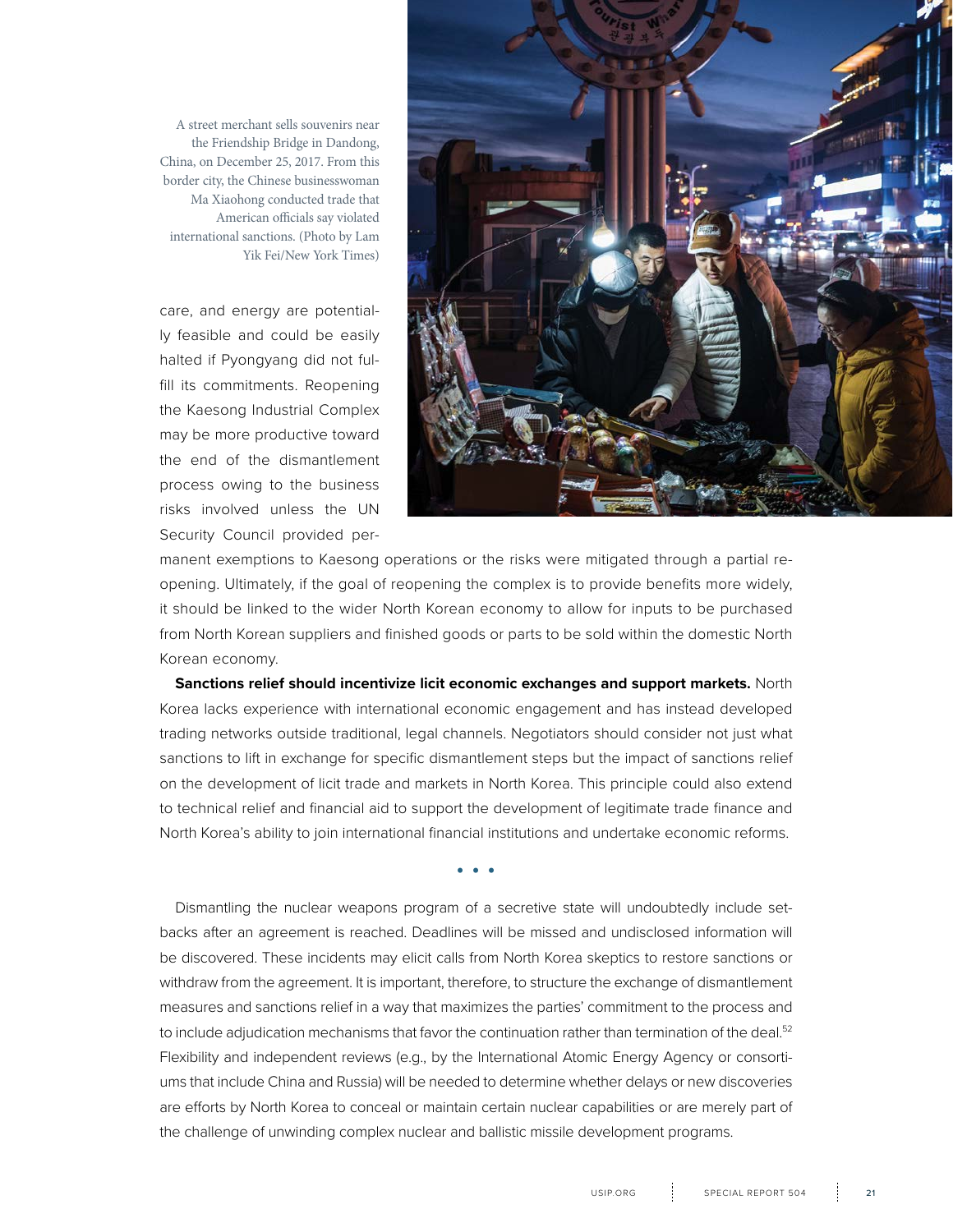Although the relief of sanctions against North Korea is only one aspect of a larger set of negotiations related to dismantling the nation's nuclear weapons and ballistic missile programs, developing a credible path to sanctions removal for North Korea is a necessary and critical step to reach a comprehensive agreement. This process will be a challenge because it requires unwinding both UN sanctions and unilateral sanctions. Even if an agreement relieves or removes multilateral sanctions on North Korea, Pyongyang may continue to face economic restrictions from unilateral sanctions that could mitigate the agreement's economic benefits. If these issues are not addressed, the agreement risks becoming politically unviable.

No nation has ever given up as large a nuclear weapons program that it had developed on its own. An endeavor of this proportion will require both sides to receive significant protections and benefits and to demonstrate creativity, flexibility, and persistence in overcoming the inevitable setbacks and obstacles.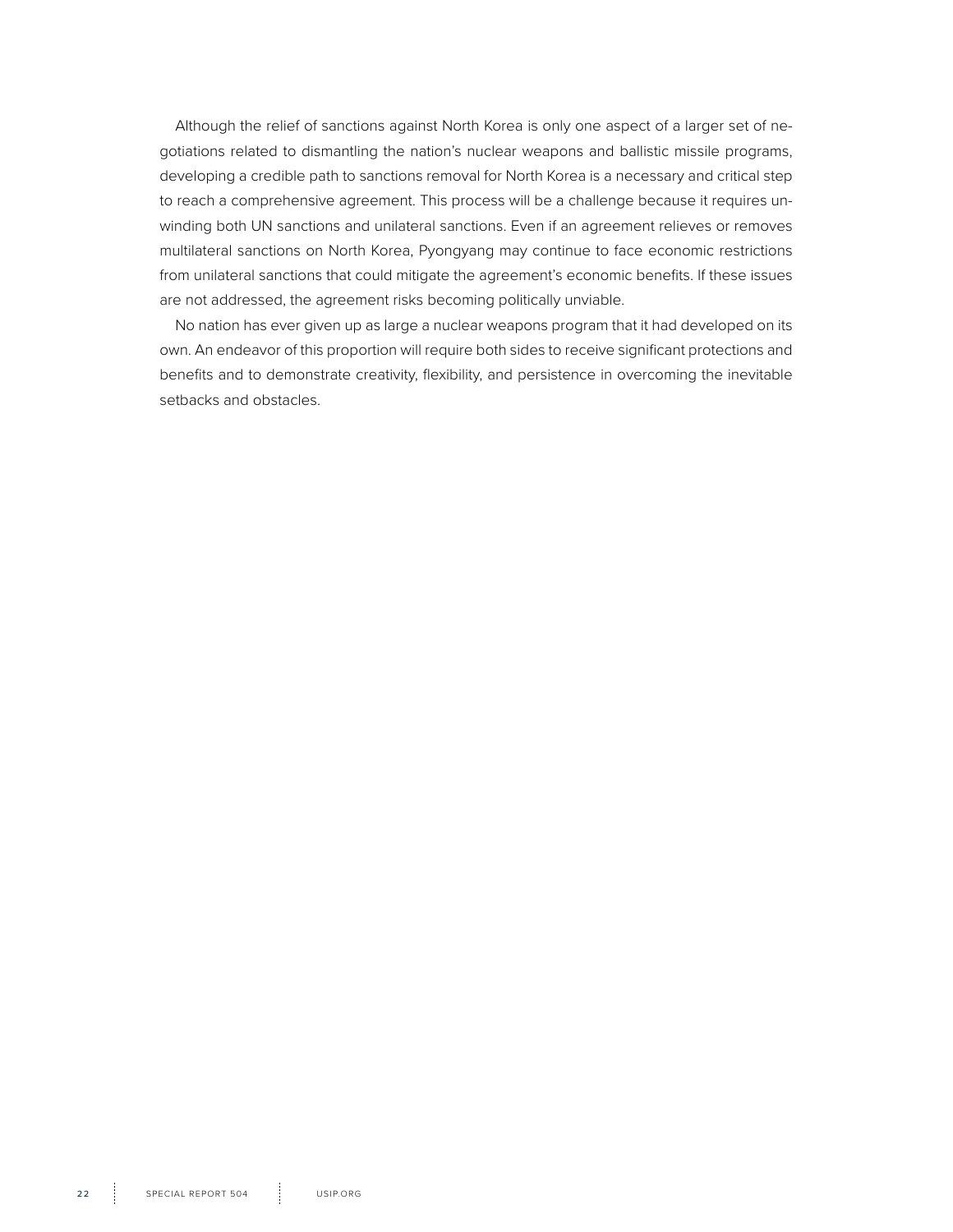# **Notes**

- 1. Title 15, Commerce and Foreign Trade, *Federal Register*, June 30, 1950, 4189.
- 2. Modern sanctions regimes are the system of sanctions imposed by the UN Security Council on UN member states. A sanctions committee established by the Security Council implements the sanctions regimes and is typically supported by a UN panel of experts that monitors sanctions compliance. In the case of North Korea, the panel of experts was not established until UNSCR 1874 in 2009. See Subsidiary Organs of the United Nations Security Council, "Sanctions Fact Sheet," February 10, 2020, www.un .org/securitycouncil/sites/www.un.org.securitycouncil/files/subsidiary\_organs\_factsheets.pdf.
- 3. See Richard N. Haass, "Economic Sanctions: Too Much of a Bad Thing," Policy Brief no. 34, Brookings Institution, June 1, 1998, www.brookings.edu/research/economic-sanctions-too-much-of-a-bad-thing; and Jeffrey J. Schott, "US Economic Sanctions: Good Intentions, Bad Execution," Peterson Institute for International Economics, Statement before the Committee on International Relations, US House of Representatives, Washington, DC, June 3, 1998, www.piie.com/commentary/speeches-papers/us-economic -sanctions-good-intentions-bad-execution.
- 4. Anna Fifield, "Ban on North Korean Clothing Exports Will Hurt Women the Most, Experts Say," *Washington Post*, September 17, 2017, www.washingtonpost.com/world/ban-on-north-korean-clothing-exports-will-hurt-women-the-most-experts-say/2017/09/16 /2a6ec716-995c-11e7-a527-3573bd073e02\_story.html.
- 5. Examples include South Korea's May 24 measures in response to the sinking of the South Korean naval vessel *Cheonan* and Japan freezing North Korean assets to pressure Pyongyang regarding the abduction of Japanese citizens. See Choe Sang-Hun, "Korean Tensions Grow as South Curbs Trade to North," *New York Times,* May 23, 2010, www.nytimes.com/2010/05/24/world /asia/24korea.html; and Mari Yamaguchi, "Japan Imposes New Sanctions on North Korea," Associated Press, December 15, 2017, https://apnews.com/article/a1c9091ed66f480688b7fed5f693b84b.
- 6. For an extensive review of US sanctions and economic restrictions on North Korea, see Dianne E. Rennack, "North Korea: Legislative Basis for U.S. Economic Sanctions," Congressional Research Service, March 9, 2020, https://fas.org/sgp/crs/row/R41438.pdf.
- 7. US Department of the Treasury, "Treasury Takes Actions to Further Restrict North Korea's Access to the U.S. Financial System," press release, June 1, 2016, www.treasury.gov/press-center/press-releases/Pages/jl0471.aspx.
- 8. North Korea's formal status as a Communist country makes it ineligible for US support for funding at international financial institutions (IFIs) under the Bretton Woods Agreement Act except for basic human needs. The Otto Warmbier Act also requires the United States to oppose IFI funding for countries that fail to comply with financial sanctions on North Korea in UN resolutions and US executive orders. The Department of State, Foreign Operations, and Related Programs Appropriations Act of 2020 prohibits the provision of bilateral assistance and economic support funds to North Korea. These provisions have been in prior State Department appropriations acts as well.
- 9. Based on a study of UN Security Council targeted sanctions from 1991 to 2013, efforts to coerce countries were effective only 10 percent of the time. For additional details, see Thomas J. Biersteker et al., "UN Targeted Sanctions Datasets (1991–2013)," *Journal of Peace Research* 55, no. 3 (2018): 404–12. Because North Korea does not make economic statistics public, mirror statistics from trading partners are used to measure North Korean exports and imports. Also, government agencies for trading partners and North Korean defectors estimate or gather data on GDP, local prices, and other economic statistics related to North Korea. Each of these statistics comes with its own caveats regarding reliability, but in aggregate, they yield an impression of how North Korea's economy is performing.
- 10. The pandemic and North Korea's decision to severely restrict trade has further affected the economy, with the Bank of Korea estimating a 4.5 percent decline in 2020.
- 11. Choonsik Yoo, "North Korea's Economy Tanks as Sanctions, Drought Bite: South Korea," Reuters, July 25, 2019, www.reuters.com /article/us-northkorea-economy-gdp/north-koreas-economy-tanks-as-sanctions-drought-bite-south-korea-idUSKCN1UL08G.
- 12. Trade statistics from the General Administration of Customs, People's Republic of China, www.customs.gov.cn/customs/302249 /302274/302277/index.html.
- 13. White House, "Remarks by President Trump in Press Conference, Hanoi, Vietnam," February 28, 2019, www.whitehouse.gov /briefings-statements/remarks-president-trump-press-conference-hanoi-vietnam.
- 14. Choe Sang-Hun, "North Korea's Leader Had Big Economic Plans. He Admits They've Failed," *New York Times*, August 19, 2020, www.nytimes.com/2020/08/19/world/asia/north-korea-economy-coronavirus.html.
- 15. Sanctions limit the availability of foreign exchange, driving up the price of imports as the exchange rate deteriorates. This makes foreign purchases of food and agricultural inputs such as fertilizer more expensive, even if those goods are not sanctioned. This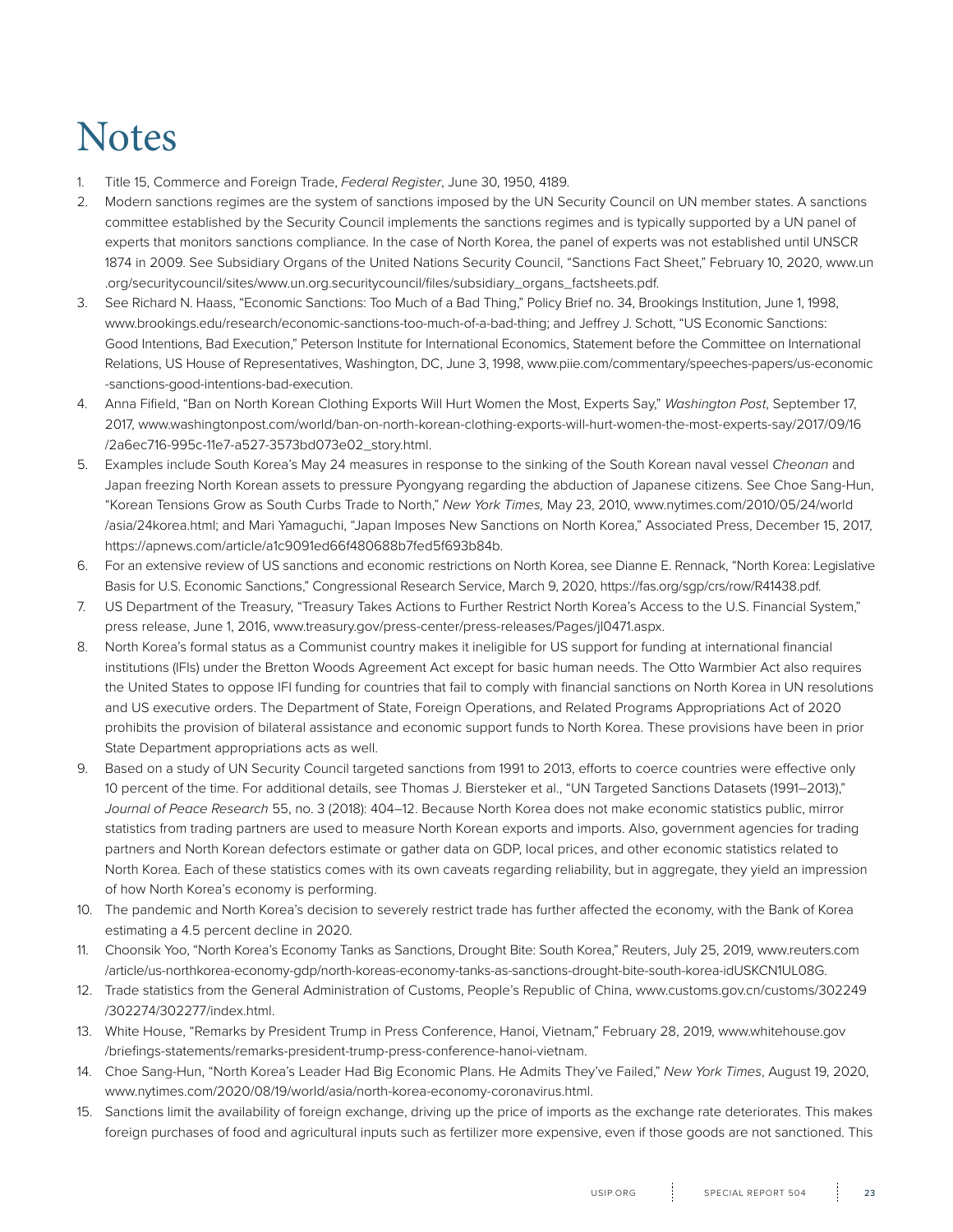inflation is often passed on to consumers in markets more generally.

- 16. For North Korean market price data, see "North Korea Market Price Update," Daily NK, www.dailynk.com/english/category/news/economy.
- 17. Kang Mi Jin, "Commodity Prices Spike in N. Korea Following Border Shutdown," Daily NK, February 7, 2020, www.dailynk.com /english/market-prices-spike-in-north-korea-following-border-shutdown.
- 18. Bryan R. Early and Dursun Peksen, "Shadow Economies and the Success of Economic Sanctions: Explaining Why Democratic Targets Are Disadvantaged," *Foreign Policy Analysis* 16 (2020): 353–72.
- 19. Bryan Early and Dursun Peksen, "Searching in the Shadows: The Impact of Economic Sanctions on Informal Economies," *Political Research Quarterly* 72, no. 4 (2019): 821–34.
- 20. William Brown, "Is Tight Money and Sanctions Driving North Korea into Depression?," *The Peninsula* (blog), KEI, July 5, 2019, http://blog.keia.org/2019/07/tight-money-sanctions-driving-north-korea-depression.
- 21. Sheena Chestnut, "Illicit Activity and Proliferation: North Korean Smuggling Networks," *International Security* 32, no. 1 (Summer 2007): 80–111.
- 22. John Park and Jim Walsh, "Stopping North Korea, Inc.: Sanctions Effectiveness and Unintended Consequences," MIT Security Studies Program Report, August 2016, www.belfercenter.org/sites/default/files/legacy/files/Stopping%20North%20Korea%20Inc %20Park%20and%20Walsh%20.pdf.
- 23. See C4ADS and the Asan Institute for Policy Studies, "In China's Shadow: Exposing North Korean Overseas Networks," August 2016, and C4ADS and the Sejong Institute, "The Forex Effect: US Dollars, Overseas Networks, and Illicit North Korean Finance," December 2017, both at https://c4ads.org/reports.
- 24. David Albright, Sarah Burkhard, and Spencer Faragasso, "Alleged Sanctions Violations of UNSC Resolutions on North Korea for 2019/2020: The Number Is Increasing," Institute for Science and International Security, July 1, 2020, https://isis-online.org/isis -reports/detail/alleged-north-korea-sanctions-violations-2020.
- 25. See Andrea Berger, "A House without Foundations: The North Korea Sanctions Regime and Its Implementation," Whitehall Report 3-17, Royal United Services Institute for Defense and Security Studies, June 2017, www.rusi.org/sites/default/files/201706 \_whr\_a\_house\_without\_foundations\_web.pdf; and Park and Walsh, "Stopping North Korea, Inc."
- 26. Eric Talmadge, "China Applies Its Own Maximum Pressure Policy on Pyongyang," Associated Press, April 7, 2018, www.apnews .com/article/be86b50b1d8d4cd39aa27e94a9d756ff.
- 27. US-China Economic and Security Review Commission, "2018 Report to Congress of the U.S.-China Economic and Security Review Commission," November 2018, www.uscc.gov/sites/default/files/2019-09/2018%20Annual%20Report%20to%20Congress.pdf.
- 28. Kim So-hyun, "China's Aid to NK This Year Tops W41b until Aug.," *Korea Herald*, October 29, 2019, www.koreaherald.com/view .php?ud=20191029000590; and Mercedes Hutton, "Chinese Tourists in North Korea: 'Almost a Necessary Evil,'" *South China Morning Post*, November 6, 2019, www.scmp.com/magazines/post-magazine/travel/article/3036406/chinese-tourism-north-korea -booming-not-everyone.
- 29. UN Security Council, 1718 Committee Report, S/2019/691, August 9, 2019, 26, https://undocs.org/S/2019/691; Ian Allison, "'Shipto-Ship' Trade and Other Secrets of North Korea's Illicit \$1.5B Crypto Stash," CoinDesk, April 7, 2020, www.coindesk.com/ship-to -ship-trade-and-other-secrets-of-north-koreas-illicit-1-5b-crypto-stash.
- 30. Mike Orcutt, "This Is How North Korea Uses Cutting-Edge Crypto Money Laundering to Steal Millions," *MIT Technology Review*, March 5, 2020, www.technologyreview.com/2020/03/05/916688/north-korean-hackers-cryptocurrency-money-laundering.
- 31. David Carlisle and Kayla Izenman, "Closing the Crypto Gap: Guidance for Countering North Korean Cryptocurrency Activity in Southeast Asia," Occasional Paper, Royal United Services Institute, April 2019, https://static.rusi.org/20190412\_closing\_the\_crypto \_gap\_web.pdf.
- 32. US Government, "Guidance on the North Korean Cyber Threat," Joint Advisory by the US Department of State, US Department of Treasury, US Department of Homeland Security, and the Federal Bureau of Investigation, April 15, 2020, www.us-cert.gov/sites /default/files/2020-04/DPRK\_Cyber\_Threat\_Advisory\_04152020\_S508C.pdf.
- 33. This figure is the author's calculation based on publicly available UN estimates of North Korea's earnings from cybertheft and the smuggling of coal for 2018 and 2019. North Korea's licit trade deficit with China over the period was \$4.4 billion. The UN estimates that cybertheft over that period has been \$2 billion and that North Korea earned \$370 million in smuggling coal over the first eight months of 2019. The pro-rated value for 2019 on an average monthly basis is \$555 million. While the UN did not provide estimates for the value of smuggled coal in 2018, the total estimated earnings in 2018 and 2019 for North Korea are a minimum of \$2.55 billion, or 58 percent of the trade deficit. While this figure compares North Korea's earnings from these two activities to its legal trade deficit, Pyongyang would also have costs for the illicit purchase of such items as petroleum. This means the percentage of North Korea's total licit and illicit trade deficit that these earnings would cover would be lower.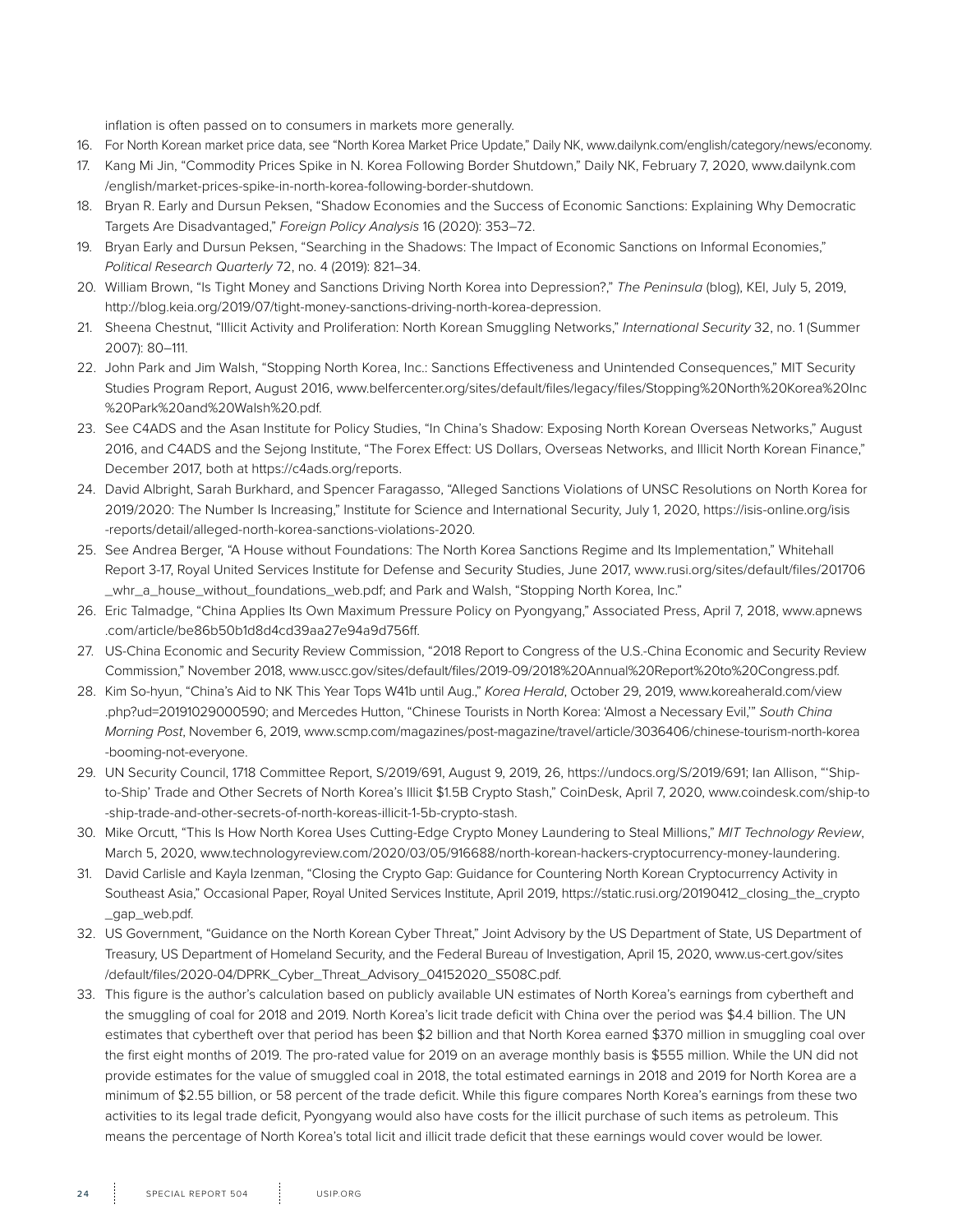- 34. Carol Morello et al., "U.N. Agrees to Toughest-Ever Sanctions against North Korea," *Washington Post*, September 11, 2017, www.washingtonpost.com/world/in-the-push-for-oil-embargo-on-north-korea-china-is-reluctant-to-sign-off/2017/09/11/3a5b56fe -96e5-11e7-a527-3573bd073e02\_story.html.
- 35. Ruediger Frank, "Economic Sanctions and the Nuclear Issue: Lessons from North Korean Trade," 38North, September 18, 2017, www.38north.org/2017/09/rfrank091817.
- 36. Edward White, Christian Shepherd, and Henry Foy, "N Korean Workers in China and Russia Look Set to Defy Sanctions," *Financial Times*, December 18, 2019, www.ft.com/content/220c9eac-215b-11ea-92da-f0c92e957a96.
- 37. Uri Friedman, "North Korea Says It Has 'Completed' Its Nuclear Program," *Atlantic*, November 29, 2017, www.theatlantic.com /international/archive/2017/11/north-korea-nuclear/547019.
- 38. Stephan Haggard and Liuya Zhang, "The China-Russia Security Council Resolution Part 1: Sanctions Relief," *The Peninsula* (blog), KEI, January 28, 2020, http://blog.keia.org/2020/01/china-russia-security-council-resolution-part-1-sanctions-relief.
- 39. Kurt Campbell has stated that the United States will continue to enforce UN sanctions, and it is premature to speculate beyond that. See Byun Duk-kun, "U.S. Will Build on Singapore Agreement with N. Korea: Campbell," Yonhap News Agency, May 18, 2021, https://en.yna.co.kr/view/AEN20210518003900325?section=search.
- 40. See Reuters, "South Korea Secures U.N. Sanctions Exemption for Inter-Korean Railway Survey," November 23, 2018, www.reuters.com/article/us-northkorea-southkorea-railways/south-korea-secures-u-n-sanctions-exemption-for-inter-korean -railway-survey-idUSKCN1NT01P; Edith M. Lederer, "UN Exempts Sanctions for North Korea's Olympic Delegation," Associated Press, February 18, 2018, https://apnews.com/63527cb3e02744e78fb2540d540f5b94/UN-exempts-sanctions-for-North-Korea's -Olympic-delegation; and Yonhap News Agency, "U.N. Grants Sanctions Exemption for Video Reunions of Separated Families," March 9, 2019, https://en.yna.co.kr/view/AEN20190309001000315.
- 41. UNSCR 2397 states that the Security Council "shall keep the DPRK's actions under continuous review and is prepared to strengthen, modify, suspend or lift the measures as may be needed in light of the DPRK's compliance," indicating that modification is not a synonym for the lifting of sanctions.
- 42. Troy Stangarone, "Economic Engagement with North Korea Post-denuclearization," in "Pathways to Peace: Achieving the Stable Transformation of the Korean Peninsula," ed. Patrick M. Cronin, Hudson Institute, March 20, 2020, www.hudson.org/research /15845-pathways-to-peace-achieving-the-stable-transformation-of-the-korean-peninsula.
- 43. The EU, the UK, Canada, Australia, Japan, and South Korea are also among the blocs and states that impose unilateral sanctions on North Korea. The EU recently introduced human rights sanctions against North Korea, but its sanctions, along with Canada's, the UK's, and Australia's, are largely related to North Korea's weapons programs and could be removed with progress on the nuclear issue. Relief from Japan's sanctions may be complicated since they also relate to the issue of North Korean abductions of Japanese citizens. South Korean sanctions against North Korea may be removed earlier in the process as part of inter-Korean rapprochement, but they also relate to issues such as the sinking of the ROKS *Cheonan* and the death of a South Korean citizen at the Mount Kumgang resort.
- 44. Dianne E. Rennack, "North Korea: Legislative Basis for U.S. Economic Sanctions," Congressional Research Service, March 9, 2020, https://fas.org/sgp/crs/row/R41438.pdf.
- 45. The decision to designate Iran under section 311 of the Patriot Act was done through the Administrative Procedure Act's exception for foreign affairs rather than the normal process of public comment prior to designation. That could have implications for future administrations' ability to redesignate North Korea after removing it from section 311. See an analysis of the Iran case in Carlton Greene, Jeffrey L. Snyder, and Nicole Sayegh Succar, "FinCEN Identifies Iran as Money Laundering Threat while OFAC Announces New Mechanism to Facilitate Humanitarian Assistance There," Crowell & Moring, November 5, 2019, www.crowell.com /NewsEvents/AlertsNewsletters/all/FinCEN-Identifies-Iran-as-Money-Laundering-Threat-While-OFAC-Announces-New-Mechanism -to-Facilitate-Humanitarian-Assistance-There.
- 46. US Congress, Iran Nuclear Agreement Review Act of 2015, Congress.gov, www.congress.gov/bill/114th-congress/house-bill/1191/text.
- 47. Jennifer Steinhauer, "Democrats Hand Victory to Obama on Iran Nuclear Deal," *New York Times*, September 10, 2015, www.nytimes.com/2015/09/11/us/politics/iran-nuclear-deal-senate.html.
- 48. Thomas W. Lippman, "N. Korea-U.S. Nuclear Pact Threatened," *Washington Post*, July 6, 1998, www.washingtonpost.com/wp-srv /inatl/longterm/korea/stories/nuke070698.htm. See also Senate Committee on Foreign Relations East Asian and Pacific Affairs Subcommittee hearing on the Korea Energy Development Organization on July 14, 1998, www.govinfo.gov/content/pkg/CHRG -105shrg50815/pdf/CHRG-105shrg50815.pdf.
- 49. Adam Taylor, "With Sanctions on Iran's Supreme Leader, Trump Targets Both a Religious Authority and an Economic Empire," *Washington Post*, June 25, 2019, www.washingtonpost.com/world/2019/06/25/with-sanctions-irans-supreme-leader-trump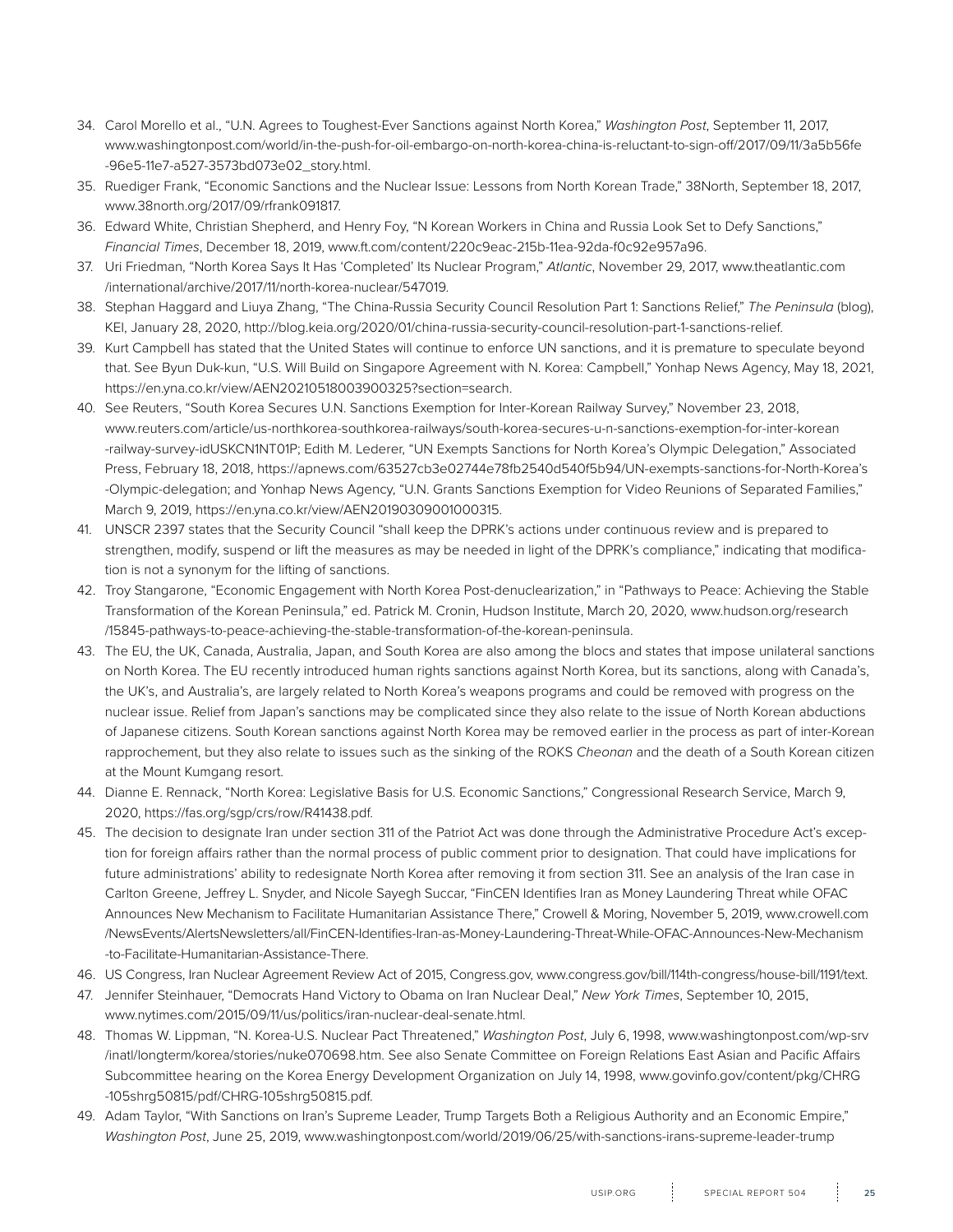-targets-both-religious-authority-an-economic-empire; and White House, "Statement from the President on the Designation of the Islamic Revolutionary Guard Corps as a Foreign Terrorist Organization," April 8, 2019, https://trumpwhitehouse.archives.gov /briefings-statements/statement-president-designation-islamic-revolutionary-guard-corps-foreign-terrorist-organization/.

- 50. Mark P. Sullivan, "Cuba: U.S. Policy Overview," Congressional Research Service, April 15, 2020, updated August 2021, https://crsreports.congress.gov/product/pdf/IF/IF10045).
- 51. See UNSCR 2397, Non-proliferation/Democratic People's Republic of Korea, December 2017, http://unscr.com/en/resolutions/2397.
- 52. While the JCPOA had dispute settlement mechanisms, the United States did not use them in good faith. See Saheb Sadeghi, "Trump Can't Have His Cake and Eat It Too on Iran Sanctions," *Foreign Policy*, August 25, 2020, www.foreignpolicy. com/2020/08/25/trump-pompeo-iran-snapback-sanctions-jcpoa.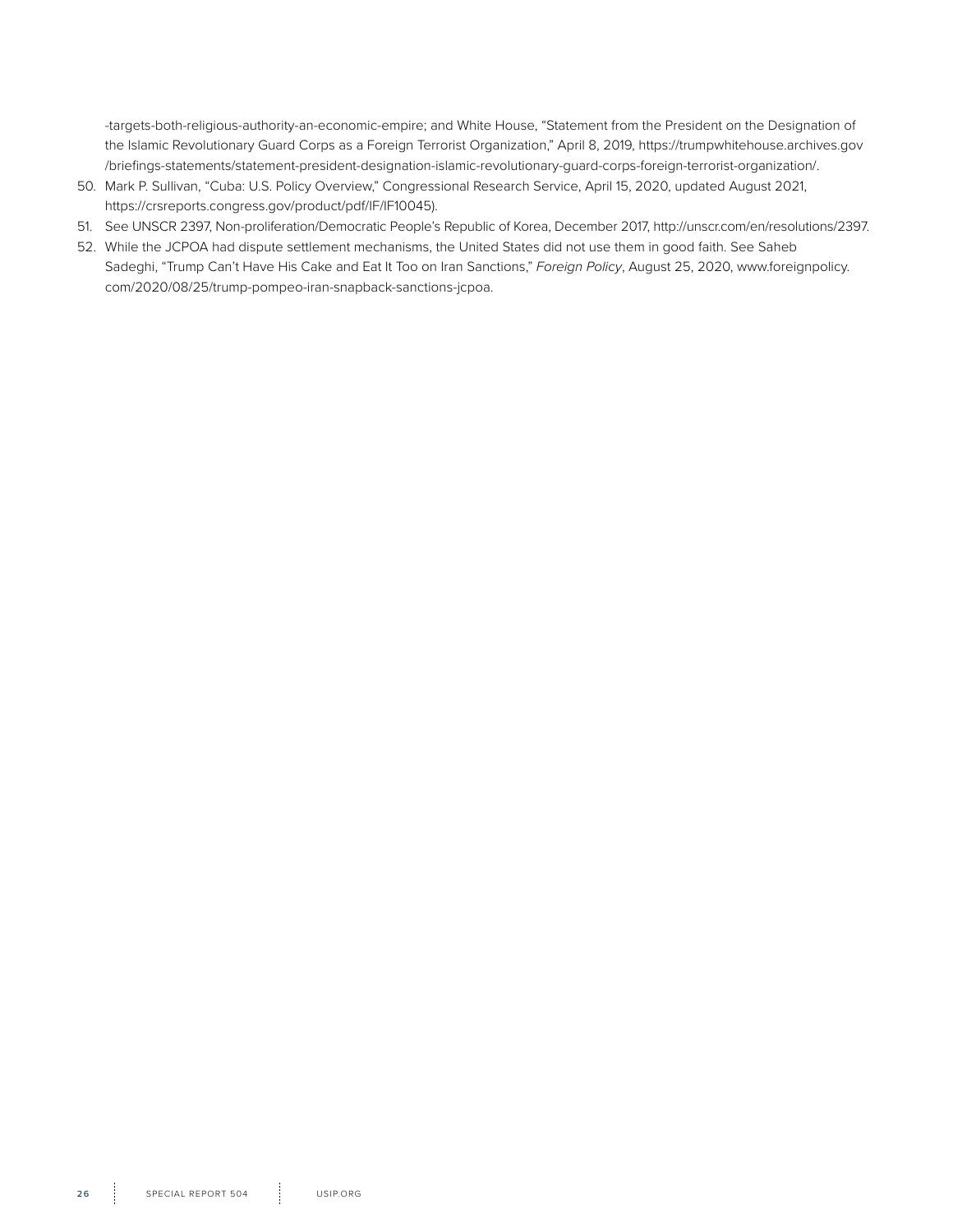### **ABOUT THE INSTITUTE**



The United States Institute of Peace is a national, nonpartisan, independent institute, founded by Congress and dedicated to the proposition that a world without violent conflict is possible, practical, and essential for US and global security. In conflict zones abroad, the Institute works with local partners to prevent, mitigate, and resolve violent conflict. To reduce future crises and the need for costly interventions, USIP works with governments and civil societies to help their countries solve their own problems peacefully. The Institute provides expertise, training, analysis, and support to those who are working to build a more peaceful, inclusive world.

#### **BOARD OF DIRECTORS**

George E. Moose (Chair), Adjunct Professor of Practice, The George Washington University, Washington, DC • Judy Ansley (Vice Chair), Former Assistant to the President and Deputy National Security Advisor under George W. Bush, Washington, DC • Eric Edelman, Roger Hertog Practitioner in Residence, Johns Hopkins University School of Advanced International Studies, Washington, DC • Joseph Eldridge, Distinguished Practitioner, School of International Service, American University, Washington, DC • Stephen J. Hadley, Principal, Rice, Hadley, Gates & Manuel LLC, Washington, DC • Kerry Kennedy, President, Robert F. Kennedy Human Rights, Washington, DC • Ikram U. Khan, President, Quality Care Consultants, LLC, Las Vegas, NV • Stephen D. Krasner, Graham H. Stuart Professor of International Relations, Stanford University, Palo Alto, CA • John A. Lancaster, Former Executive Director, National Council on Independent Living, Potsdam, NY • Jeremy A. Rabkin, Professor of Law, Antonin Scalia Law School, George Mason University, Arlington, VA • J. Robinson West, Former Chairman, PFC Energy, Washington, DC • Nancy Zirkin, Executive Vice President, Leadership Conference on Civil and Human Rights, Washington, DC

### Members Ex Officio

Antony J. Blinken, Secretary of State • Lloyd J. Austin III, Secretary of Defense • Michael T. Plehn, Lieutenant General, US Air Force; President, National Defense University • Lise Grande, President and CEO, United States Institute of Peace (nonvoting)